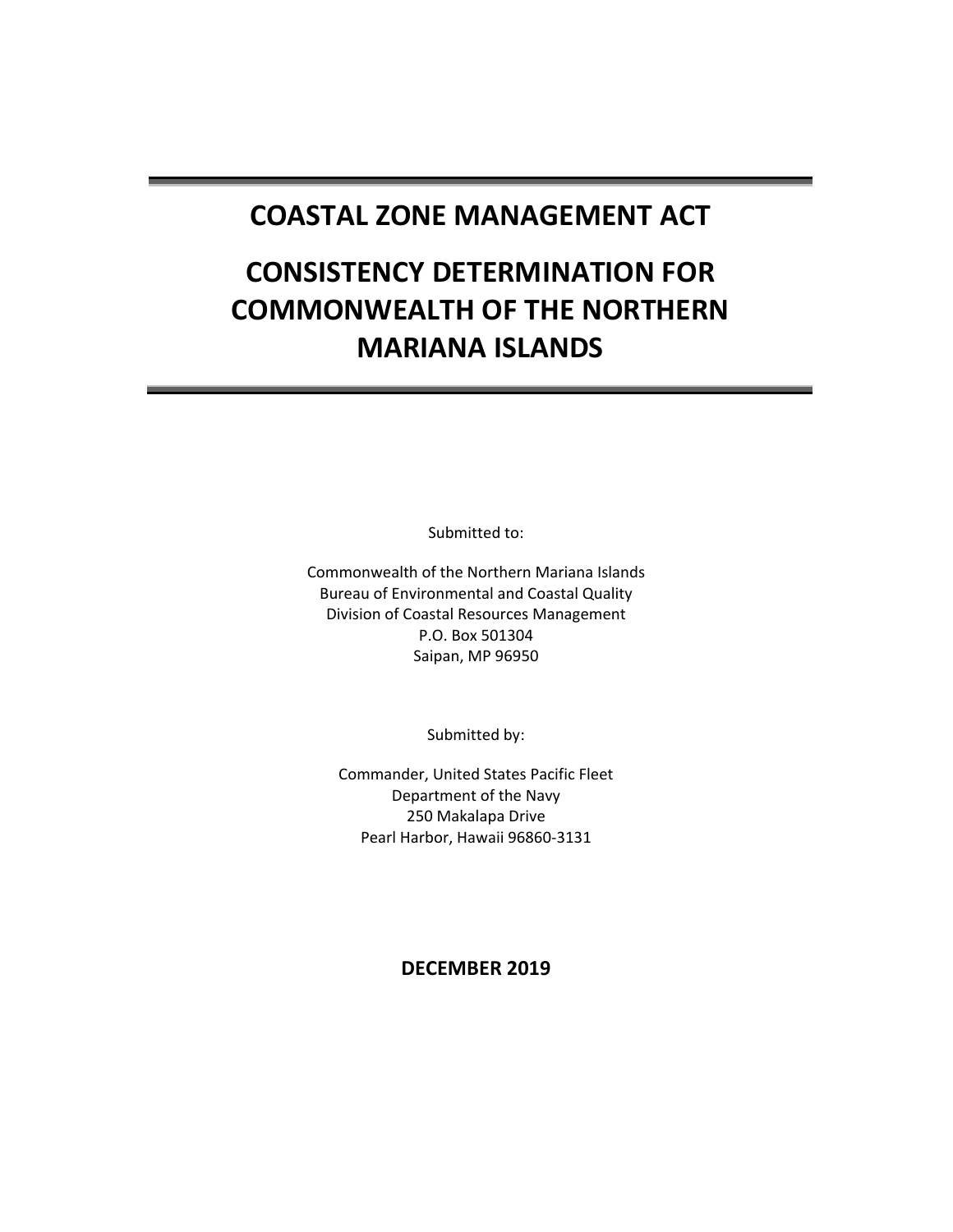**Coastal Zone Management Act Consistency Determination for the Commonwealth of the Northern Mariana Islands**

**Consistency Determination Military Training and Testing within the Coastal Zone of the Commonwealth of the Northern Mariana Islands**

#### **Document Notes:**

1. Scientific names are listed at first appearance; the common names are used thereafter.

2. Units are provided as English units followed by metric units parenthetically.

3. Suggested Citation: U.S. Department of the Navy. (2019). Coastal Zone Management Act Consistency Determination for the Commonwealth of the Northern Mariana Islands: CD for Military Training and Testing Activities within the CNMI Coastal Zone. Prepared for Commander, U.S. Pacific Fleet and Naval Facilities Command Pacific by ManTech. Contract Number N62742-14-D-1863, Task Order 020. December 2019.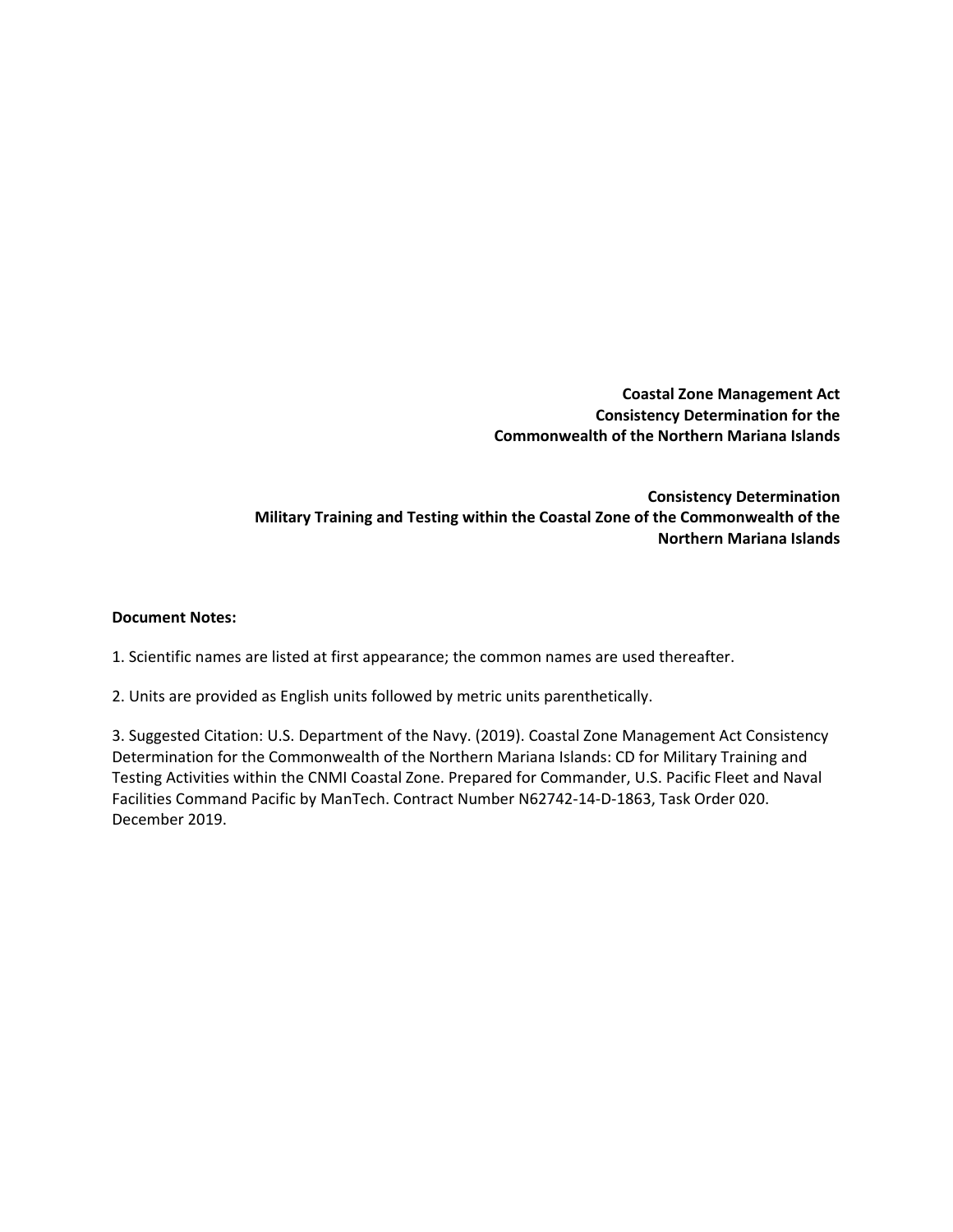#### **INTRODUCTION**

This document provides the Commonwealth of the Northern Mariana Islands (CNMI) Coastal Management Program with the United States (U.S.) Department of the Navy's (Navy's) Consistency Determination under the Coastal Zone Management Act Part 307(c)(1) and 15 Code of Federal Regulations (CFR) Part 930, Subpart C, for the CNMI portion of the Proposed Action described in the Mariana Islands Training and Testing (MITT) Draft Supplemental Environmental Impact Statement/Overseas Environmental Impact Statement (EIS/OEIS).

This Consistency Determination is part of the Navy's Phase III of environmental compliance for training and testing activities in the Mariana Islands. This Determination supplements the 2014 Phase II Consistency Determination which was submitted on June 4, 2014 to the CNMI Coastal Resource Management Office in support of the 2015 MITT Final EIS/OEIS. The CNMI Coastal Management Program conditionally concurred with the Navy 2014 Phase II Consistency Determination. .

The nature of training and testing activities included in Phase III are similar to those for Phase II; described in the 2015 MITT Final EIS/OEIS. However, some activities have increased or decreased in tempo. Additionally, some activities have been reclassified or differ slightly from the Phase II Consistency Determination. Activities previously analyzed that would occur at the same or decreased levels are not included herein and continue to be covered under the 2014 Phase II Consistency Determination (including all land-based activities on Saipan, Tinian and Rota). The Navy will continue to comply with the terms of the conditional concurrence issued by the CNMI Coastal Management Program as noted in the Navy response letter dated March 12, 2015, for military readiness activities within the CNMI coastal zone. Activities not previously included in the Phase II determination, as well as those that would increase in tempo or in the number of expended materials, are included, even if the increase would be minor.

The information in this Consistency Determination is provided pursuant to 15 CFR Part 930.39. A detailed description of the proposed military training and testing activities is described in Chapter 2 (Description of Proposed Action and Alternatives) of the MITT Draft Supplemental EIS/OEIS, and the combined, cumulative coastal effects of the proposed activities are described in Chapters 3 (Affected Environment and Environmental Consequences) and 4 (Cumulative Impacts) of the Draft Supplemental EIS/OEIS.

The Coastal Zone Management Act's consistency provision requires federal actions that have reasonably foreseeable effects on any land or water use or natural resource of the coastal zone (also referred to as coastal uses or resources, or coastal effects) to be consistent with the enforceable policies of a coastal state's federally approved coastal management plan. Although federal lands in the CNMI are excluded from the coastal zone, federal activities occurring on federal lands (including submerged lands) that result in spillover impact and directly affect CNMI's coastal zone must be consistent with the enforceable polices of the CNMI coastal management program.

As detailed in the MITT Draft Supplemental EIS/OEIS, the Proposed Action is to conduct training and testing activities in the Mariana Islands Range Complex (MIRC), throughout the in-water areas around the MIRC, and in the transit corridor between the MIRC and the Hawaii Range Complex.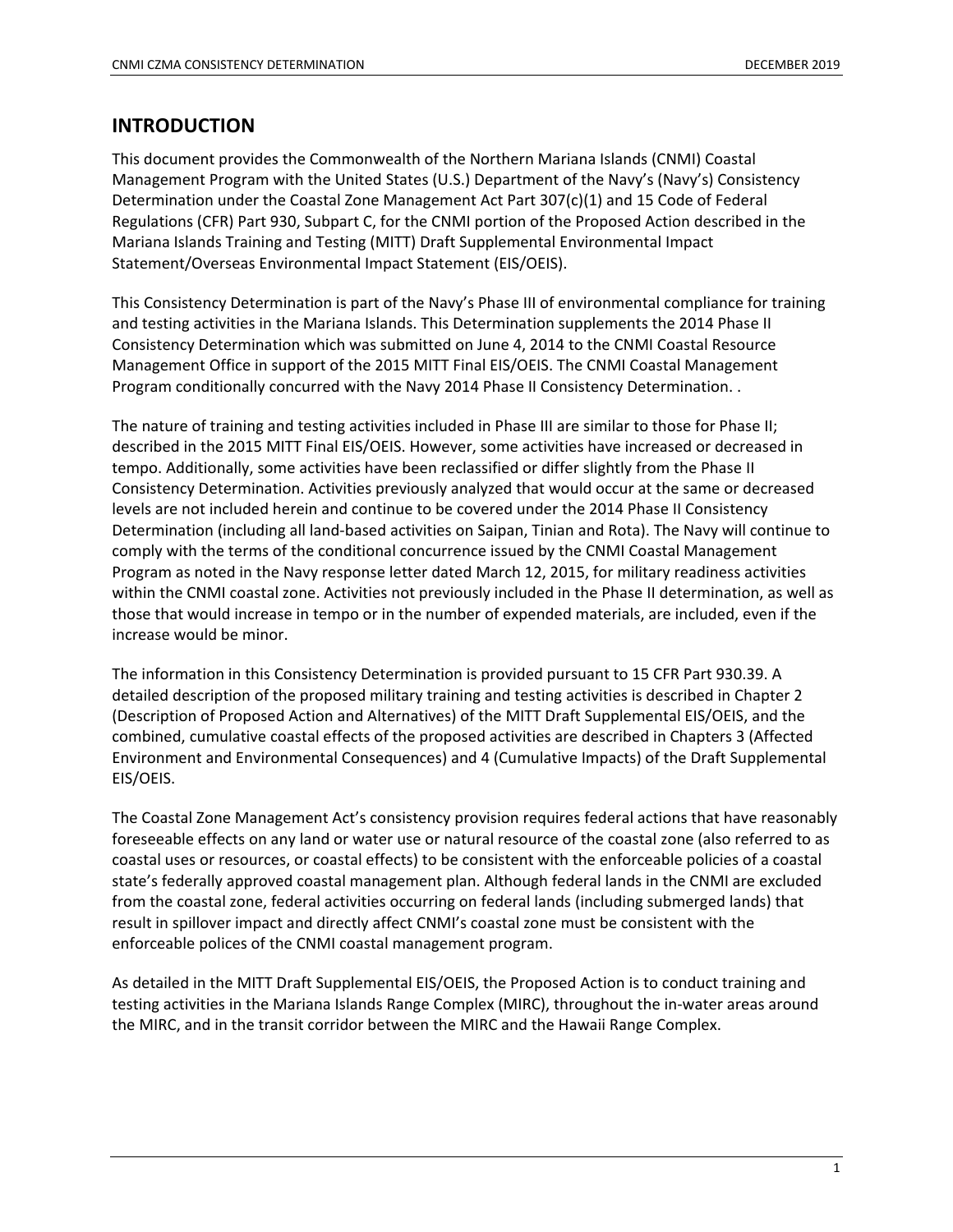The Navy reviewed CNMI's coastal resources management enforceable policies<sup>[1](#page-3-0)</sup> to determine those policies which are applicable to the Proposed Action. Table 2 of the Navy's Consistency Determination addresses the Proposed Action and applicability of the enforceable policies.

#### **DEFINITION OF THE CNMI COASTAL ZONE**

The CNMI Coastal Management Program defines the "coastal zone" of the CNMI to include:

*"all non-federally owned land and water areas, including submerged lands and waters extending seaward to a distance of three (3) nautical miles. The CNMI is an island chain consisting of 15 islands. Each island in its entirety is designated a "coastal zone" in the context of the CZMA, under 15 C.F.R. Section 923.31(a)(7). Excluded lands include the federally-leased: northern two-thirds of Tinian, all of Farallon de Medinilla and approximately 72 hectares at Tanapag Harbor in Saipan (U.S. Public Law 94-241).*

*Submerged lands in the CNMI were conveyed back to the Commonwealth on January 16, 2014 with the exception of the submerged lands adjacent to the islands of Farallon de Pajaros (Uracas), Maug, and Asuncion, as well as the submerged lands adjacent to federally-leased lands on Tinian and Farallon de Medinilla (Presidential Proclamation 9077)."*

#### **DESCRIPTION OF THE PROPOSED ACTION**

The MITT Draft Supplemental EIS/OEIS includes a detailed description of the Proposed Action, which is also summarized below. The U.S. Navy's Proposed Action is to conduct military readiness activities which include training and testing activities in the MITT Study Area, primarily within the existing MIRC. Proposed training and testing activities would be conducted at sea, with some of these activities occurring within 3 NM of the CNMI coastline; furthermore, training activities would also occur on Farallon de Medinilla (FDM). Proposed activities are generally consistent with those at-sea and FDM activities analyzed in the 2015 MITT Final EIS/OEIS and are largely a continuation of activities the military has been conducting in the Study Area for decades. These training and testing activities include the use of active sonar and explosives at sea in the MIRC (the Navy is not proposing to use explosives at sea within the CNMI coastal zone). The 2015 MITT Final EIS/OEIS analyzed land-based activities on Saipan, Tinian, and Rota; the MITT Supplemental EIS/OEIS did not reanalyze land-based training, as there are no changes in land-based training proposed.

#### **ACTIVITIES THAT MAY AFFECT THE COASTAL ZONE**

 $\overline{\phantom{a}}$ 

Training and testing activities that may affect uses or natural resources of the CNMI coastal zone are listed in Table 1. While there are new activities that include the use of sonar, overall the total number of annual hull-mounted mid-frequency sonar hours would decrease (see Figure 2.4-1 of the MITT Draft

<span id="page-3-0"></span><sup>1</sup> These enforceable policies are found within Northern Mariana Islands Administrative Code (NMIAC) Chapters 15–10 (Coastal Management Rules and Regulations), Public Law No. 3–47, NMIAC Chapter 65–20 (Drinking Water Regulations), NMIAC Chapter 65–90 (Underground Injection Control Regulations), Chapter 65–120 (Wastewater Treatment and Disposal Rules and Regulations), Chapter 65–130 (Water Quality Standards), and Chapter 65–140 (Well Drilling and Well Operations Regulations).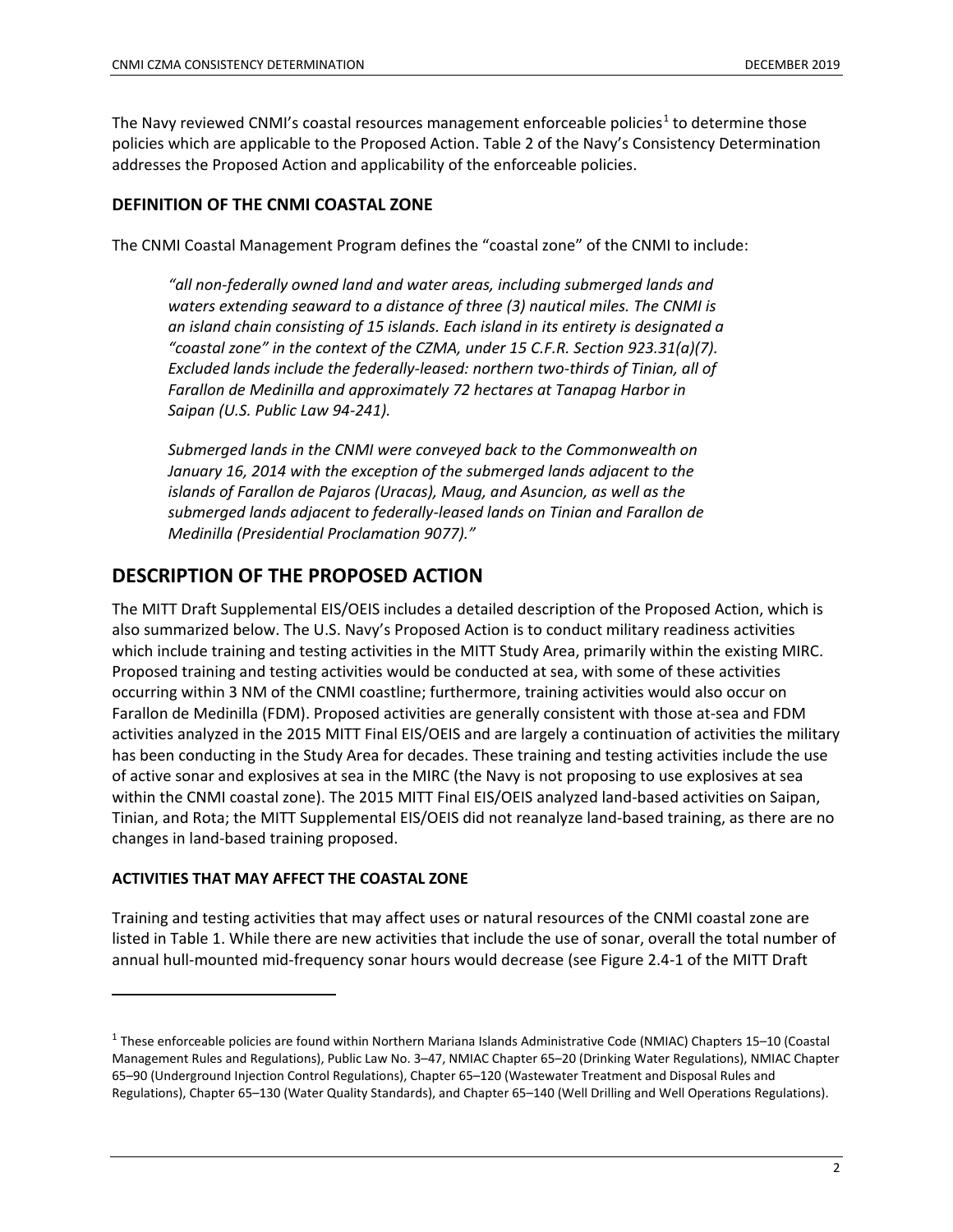Supplemental EIS/OEIS). Only those activities that are new and include the use of sonar are analyzed in this Consistency Determination. Other activities that include the use of sonar were previously analyzed in the 2014 Consistency Determination document, which determined the Proposed Action was consistent to the maximum extent practicable with applicable enforceable policies.

A detailed island-by-island description of the Proposed Action is included in the following sections. Additional information on platforms, weapons systems, and ordnance expenditures associated with each training or testing activity is available in Tables 2.5-1 and 2.5-2, and Appendix A (Training and Testing Activities Descriptions) of the MITT Draft Supplemental EIS/OEIS.

#### **FARALLON DE MEDINILLA**

FDM is an uninhabited and undeveloped island on lease to the federal government per the *1976 Covenant to Establish a Commonwealth of the Northern Mariana Islands in Political Union with the United States of America* (Covenant). On September 18, 2013, the CNMI was added to the Territorial Submerged Land Act, 48 United States Code (U.S.C.) sections 1705 and 1706, transferring right, title, and interest from the United States, in certain submerged lands out to 3 NM from the CNMI shoreline to the Government of the CNMI. The submerged lands adjacent to the island of FDM were exempted from that transfer. Although federally controlled lands are excluded from the coastal zone, actions on excluded federal lands that have spillover impacts on non-excluded lands and natural resources are subject to consistency review. There are no reasonably foreseeable spillover impacts anticipated from activities on FDM that would affect uses or natural resources of the CNMI coastal zone.

#### **SAIPAN**

Activities that could affect natural resources of the coastal zone are presented in Table 1. Proposed activities that have increased and may affect the uses or natural resources of the coastal zone around Saipan include personnel insertion/extraction, parachute insertion, intelligence/surveillance/ reconnaissance, search and rescue, underwater survey, unmanned underwater vehicle training, surface ship object detection and anti-submarine warfare mission package testing. The 2015 MITT Final EIS/OEIS analyzed land-based activities on Saipan; the MITT Supplemental EIS/OEIS did not reanalyze land-based training, as there are no changes in land-based training proposed.

#### **TINIAN**

The northern two-thirds of Tinian are leased to the federal government, per the Covenant. On September 18, 2013, the CNMI was added to the Territorial Submerged Land Act, 48 U.S.C. sections 1705 and 1706, transferring right, title, and interest in certain submerged lands 0–3 NM from the U.S. government to the Government of the CNMI. The submerged lands adjacent to the island of Tinian Military Lease Area were exempted from that transfer. Table 1 lists and describes activities that could affect uses or natural resources of the coastal zone. Proposed activities that have increased and may affect uses or natural resources of the coastal zone around Tinian include personnel insertion/extraction, parachute insertion, intelligence/surveillance/reconnaissance, search and rescue, underwater survey, unmanned underwater vehicle training, surface ship object detection, and antisubmarine warfare mission package testing. The 2015 MITT Final EIS/OEIS analyzed land-based activities on Tinian; the MITT Supplemental EIS/OEIS did not reanalyze land-based training, as there are no changes in land-based training proposed.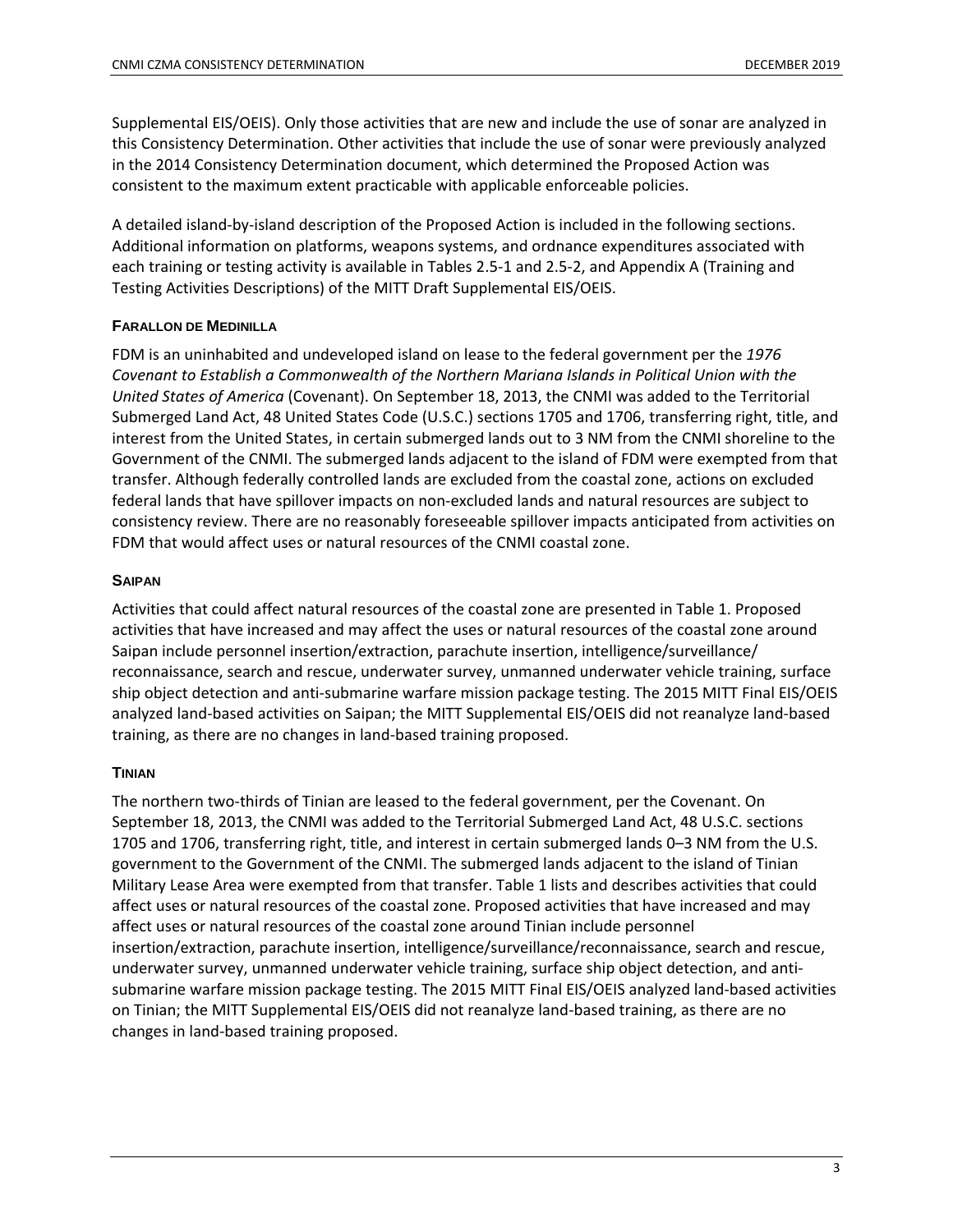#### **ROTA**

Activities that could affect uses or natural resources of the coastal zone are presented in Table 1. Proposed activities that have increased and may affect uses or natural resources of the coastal zone around Rota include personnel insertion/extraction, parachute insertion,

intelligence/surveillance/reconnaissance, search and rescue, underwater survey, unmanned underwater vehicle training, surface ship object detection, and anti-submarine warfare mission package testing. The 2015 MITT Final EIS/OEIS analyzed land-based activities on Rota; the MITT Supplemental EIS/OEIS did not reanalyze land-based training, as there are no changes in land-based training proposed.

#### **AT-SEA BEYOND 3 NAUTICAL MILES**

Activities that would occur at-sea beyond 3 NM with the potential to affect uses or natural resources of the CNMI coastal zone are presented in Table 1. Activities include the use of aircraft, surface vessels, and submarines. These activities include the use of active sonar and explosives at sea off the coast of the CNMI, throughout the in-water areas around the MIRC, the transit corridor between the MIRC and the Hawaii Range Complex.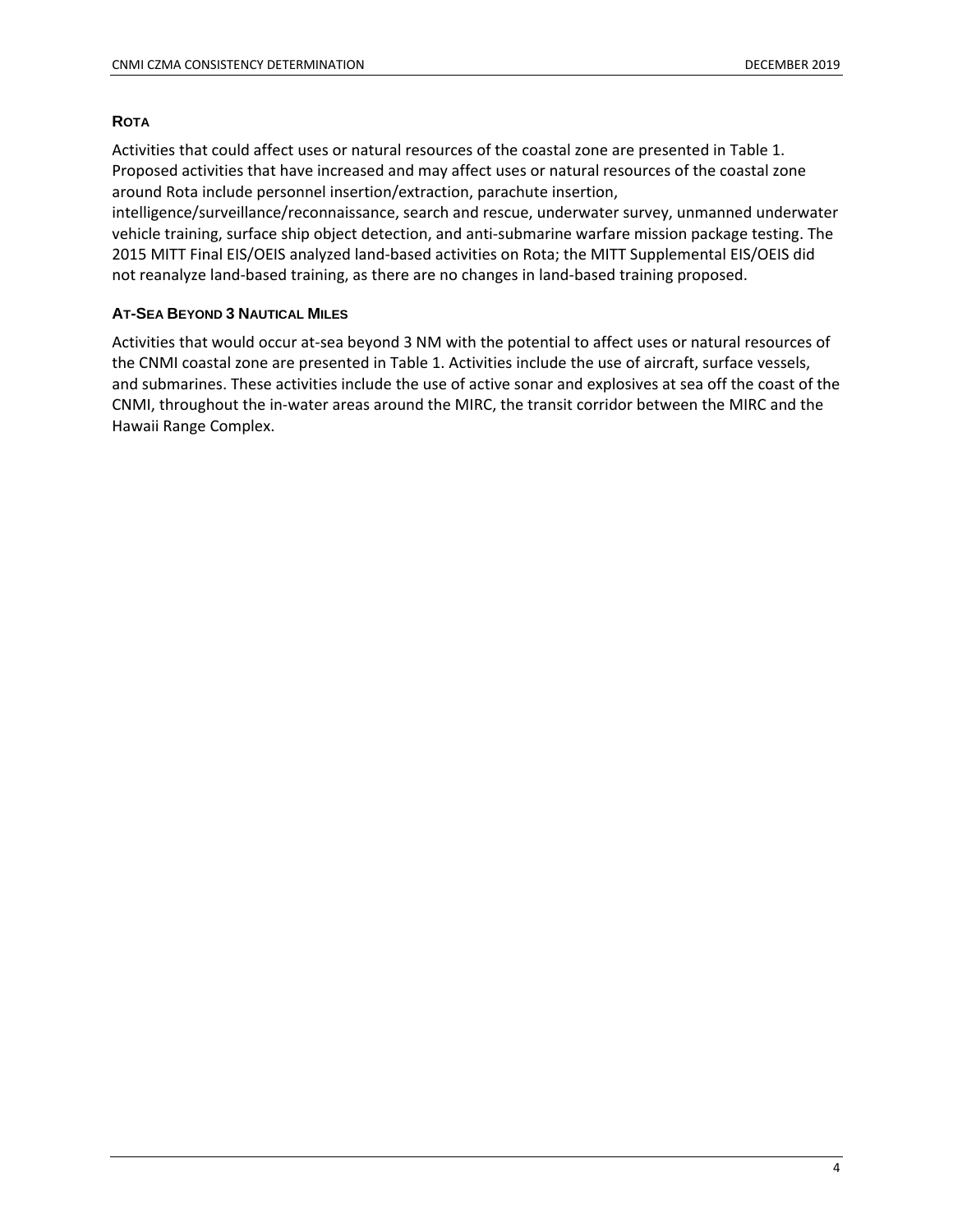#### **Table 1: At-Sea Military Training and Testing Activities with Potential Effects to Land or Water Use or Natural Resource of the Coastal Zone Within the Purview of CNMI's Coastal Management Program**

| <b>Activity Name</b>                                                       | Location <sup>1</sup>                                                       | 2015 MITT Final<br><b>EIS/OEIS Ongoing</b><br><b>Activities</b><br>(No. of events per year) | <b>MITT Draft</b><br>Supplemental<br><b>EIS/OEIS</b><br>Proposed<br>Action (No. of<br>events per<br>year) | <b>Activity Description</b>                                                                                                                                                 |
|----------------------------------------------------------------------------|-----------------------------------------------------------------------------|---------------------------------------------------------------------------------------------|-----------------------------------------------------------------------------------------------------------|-----------------------------------------------------------------------------------------------------------------------------------------------------------------------------|
|                                                                            | Air Warfare (previously named Anti-Air Warfare in 2015 MITT Final EIS/OEIS) |                                                                                             |                                                                                                           |                                                                                                                                                                             |
| Study Area > 12 NM from land:<br>Air Intercept Control<br>SUA <sup>2</sup> |                                                                             | 4,800                                                                                       | 5,300                                                                                                     | Aircrew and air controllers conduct aircraft<br>intercepts of other aircraft.                                                                                               |
| GUNEX (Surface-to-Air [S-A]) -<br>Large-caliber                            | Study Area SUA > 12 NM from<br>land                                         | 6                                                                                           | 9                                                                                                         | Surface ship crews fire large-caliber (explosive)<br>guns at air targets.                                                                                                   |
| Study Area SUA > 12 NM from<br>GUNEX [S-A] - Medium - caliber<br>land      |                                                                             | 13                                                                                          | 19                                                                                                        | Surface ship crews fire medium-caliber<br>(explosive) guns at air targets.                                                                                                  |
| Study Area SUA > 12 NM from<br>MISSILEX [S-A]<br>land                      |                                                                             | 18                                                                                          | 27                                                                                                        | Surface ship crews fire surface-to-air missiles<br>(explosive or non-explosive) at air targets.                                                                             |
| <b>Anti-Submarine Warfare</b>                                              |                                                                             |                                                                                             |                                                                                                           |                                                                                                                                                                             |
| Torpedo Exercise (TORPEX)- Helo<br>Study Area > 3 NM from land             |                                                                             | 4                                                                                           | 6                                                                                                         | Helicopter crews search for, track, and detect<br>submarines. Recoverable air launched<br>torpedoes (explosive or non-explosive) are<br>employed against submarine targets. |
| <b>TRACKEX - Maritime Patrol</b><br>Aircraft                               | Study Area > 3 NM from land                                                 | 34                                                                                          | 36                                                                                                        | Maritime patrol aircraft crews search for, track,<br>and detect submarines.                                                                                                 |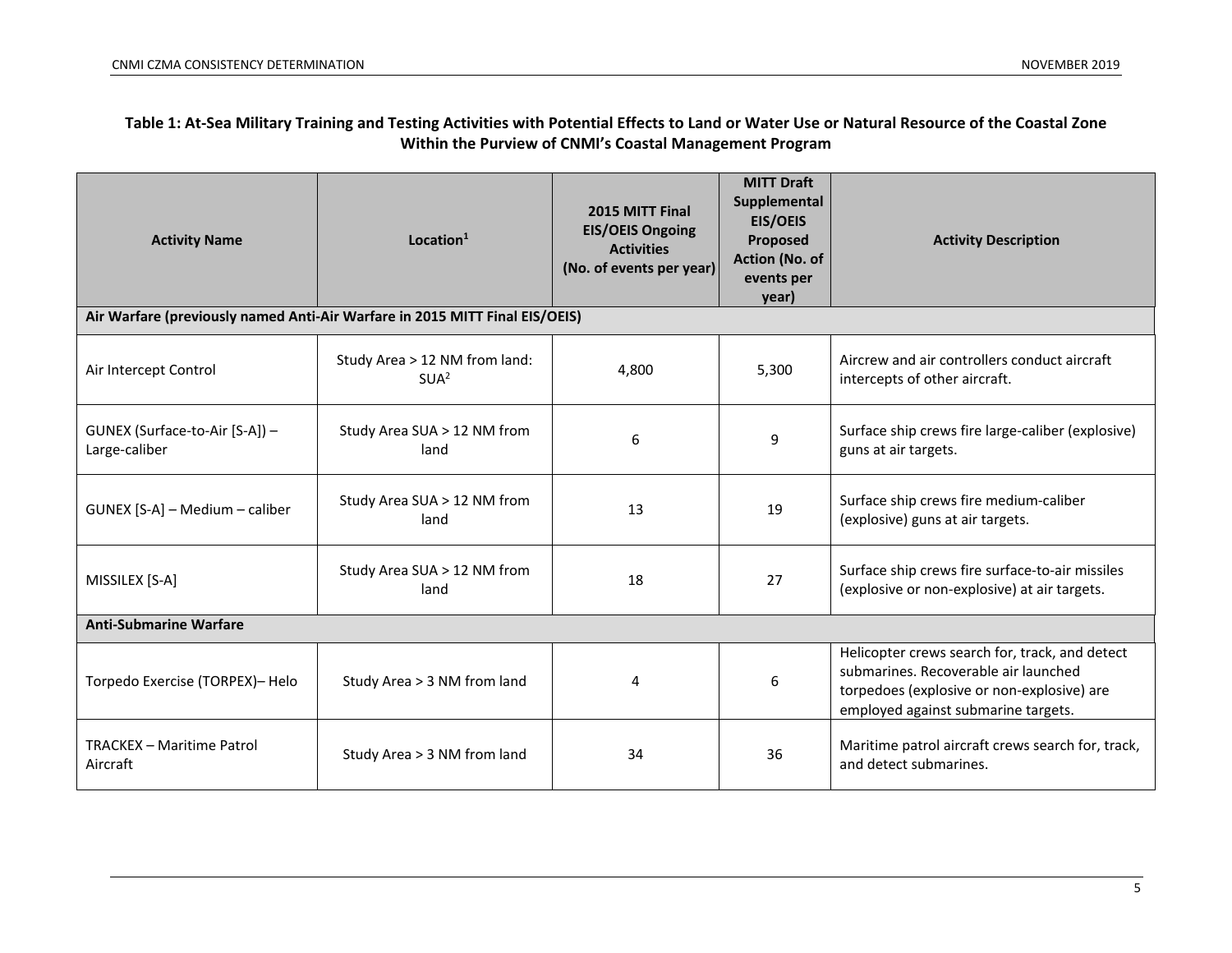| <b>Activity Name</b>                                                       | Location <sup>1</sup>       | 2015 MITT Final<br><b>EIS/OEIS Ongoing</b><br><b>Activities</b><br>(No. of events per year)                          | <b>MITT Draft</b><br>Supplemental<br><b>EIS/OEIS</b><br>Proposed<br>Action (No. of<br>events per<br>year) | <b>Activity Description</b>                                                                                                                                                                                                 |  |
|----------------------------------------------------------------------------|-----------------------------|----------------------------------------------------------------------------------------------------------------------|-----------------------------------------------------------------------------------------------------------|-----------------------------------------------------------------------------------------------------------------------------------------------------------------------------------------------------------------------------|--|
| <b>TORPEX - Maritime Patrol Aircraft</b>                                   | Study Area > 3 NM from land | 4                                                                                                                    | 6                                                                                                         | Maritime patrol aircraft crews search for, track,<br>and detect submarines. Recoverable air<br>launched torpedoes (non-explosive) are<br>employed against submarine targets.                                                |  |
| <b>TORPEX - Surface</b>                                                    | Study Area > 3 NM from land | 3<br>6                                                                                                               |                                                                                                           | Surface ship crews search for, track, and detect<br>submarines. Exercise torpedoes (non-explosive)<br>are used during this event.                                                                                           |  |
| Small Joint Coordinated ASW<br>exercise (e.g.,<br>MultiSail/GUAMEX/SWATT)  | Study Area > 3 NM from land | Not called out in<br>previous document,<br>but components were<br>3<br>covered under several<br>unit-level exercises |                                                                                                           | Typically, a 5-day exercise with multiple ships,<br>aircraft, and submarines integrating the use of<br>their sensors, including sonobuoys, to search,<br>detect, and track threat submarines.                               |  |
| <b>Electronic Warfare</b>                                                  |                             |                                                                                                                      |                                                                                                           |                                                                                                                                                                                                                             |  |
| <b>Electronic Warfare Operations</b>                                       | Study Area                  | 480                                                                                                                  | 522                                                                                                       | Aircraft and surface ship crews control portions<br>of the electromagnetic spectrum used by enemy<br>systems to degrade or deny the enemy's ability<br>to take defensive actions.                                           |  |
| Counter Targeting Chaff Exercise -<br>Study Area > 12 NM from land<br>Ship |                             | 40<br>60                                                                                                             |                                                                                                           | Surface ship crews deploy chaff to disrupt<br>threat targeting and missile guidance radars.                                                                                                                                 |  |
| <b>Expeditionary Warfare</b>                                               |                             |                                                                                                                      |                                                                                                           |                                                                                                                                                                                                                             |  |
| Personnel Insertion/<br>Extraction                                         | MIRC; Guam; Tinian; Rota    | 240                                                                                                                  | $365^{3}$                                                                                                 | Military personnel train for covert insertion (in<br>which personnel jump into the water) and<br>extraction into target areas using helicopters,<br>fixed-wing aircraft (insertion only), small boats,<br>and submersibles. |  |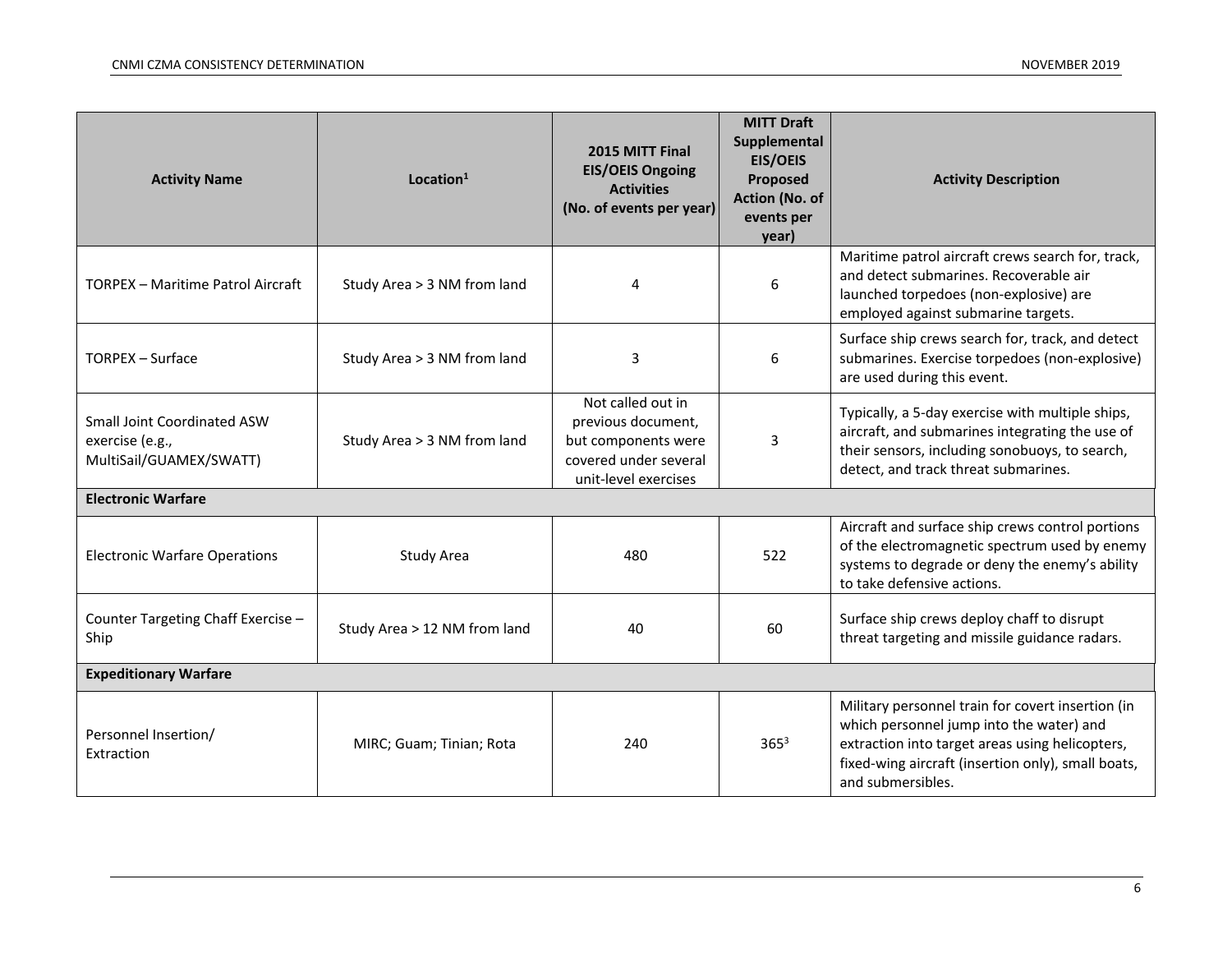| Location $1$<br><b>Activity Name</b>                                |                                                                                                  | 2015 MITT Final<br><b>EIS/OEIS Ongoing</b><br><b>Activities</b><br>(No. of events per year) | <b>MITT Draft</b><br>Supplemental<br><b>EIS/OEIS</b><br>Proposed<br>Action (No. of<br>events per<br>year) | <b>Activity Description</b>                                                                                                  |
|---------------------------------------------------------------------|--------------------------------------------------------------------------------------------------|---------------------------------------------------------------------------------------------|-----------------------------------------------------------------------------------------------------------|------------------------------------------------------------------------------------------------------------------------------|
| Parachute Insertion                                                 | MIRC parachute drop zones;<br>Guam; Tinian; Rota                                                 | 20                                                                                          | $64^{3}$                                                                                                  | Military personnel train for covert insertion into<br>target areas using parachutes.                                         |
| <b>Mine Warfare</b>                                                 |                                                                                                  |                                                                                             |                                                                                                           |                                                                                                                              |
| <b>Limpet Mine Neutralization</b><br>System                         | Mariana littorals; Inner and Outer<br>Apra Harbor                                                | 40                                                                                          | 60                                                                                                        | Navy Explosive Ordnance Disposal divers place a<br>small charge (explosive) on a simulated<br>underwater mine.               |
| <b>Underwater Demolition</b><br>Qualification/Certification         | Agat Bay underwater detonation<br>site Piti and Outer Apra Harbor<br>underwater detonation sites | 30                                                                                          | 45                                                                                                        | Navy divers conduct various levels of training<br>and certification in placing underwater<br>demolition charges (explosive). |
| Surface Ship Object Detection                                       | Study Area                                                                                       | Not previously<br>analyzed                                                                  | 6                                                                                                         | Ship crews detect and avoid mines while<br>navigating restricted areas or channels using<br>active sonar.                    |
| <b>Surface Warfare</b>                                              |                                                                                                  |                                                                                             |                                                                                                           |                                                                                                                              |
| GUNEX (Air-to-Surface [A-S]) -<br>Small-caliber                     | Study Area SUA > 12 NM from<br>land                                                              | 242                                                                                         | 321                                                                                                       | Helicopter and tilt-rotor aircrews use small<br>caliber (non-explosive) guns to engage surface<br>targets.                   |
| Study Area SUA > 12 NM from<br>MISSILEX (A-S) - Rocket<br>land      |                                                                                                  | 3                                                                                           | 111                                                                                                       | Helicopter aircrews fire both precision-guided<br>and unguided rockets (explosive and non-<br>explosive) at surface targets. |
| MISSILEX (Surface-to-Surface [S-S])<br>Study Area > 50 NM from land |                                                                                                  | 12                                                                                          | 28                                                                                                        | Surface ship crews defend against surface<br>threats (ships or small boats) and engage them<br>with missiles.                |
| GUNEX (S-S) Ship - Large - caliber                                  | Study Area SUA > 12 NM from<br>land; Transit Corridor                                            | 140                                                                                         | 255                                                                                                       | Surface ship crews fire large-caliber(explosive)<br>guns at surface targets.                                                 |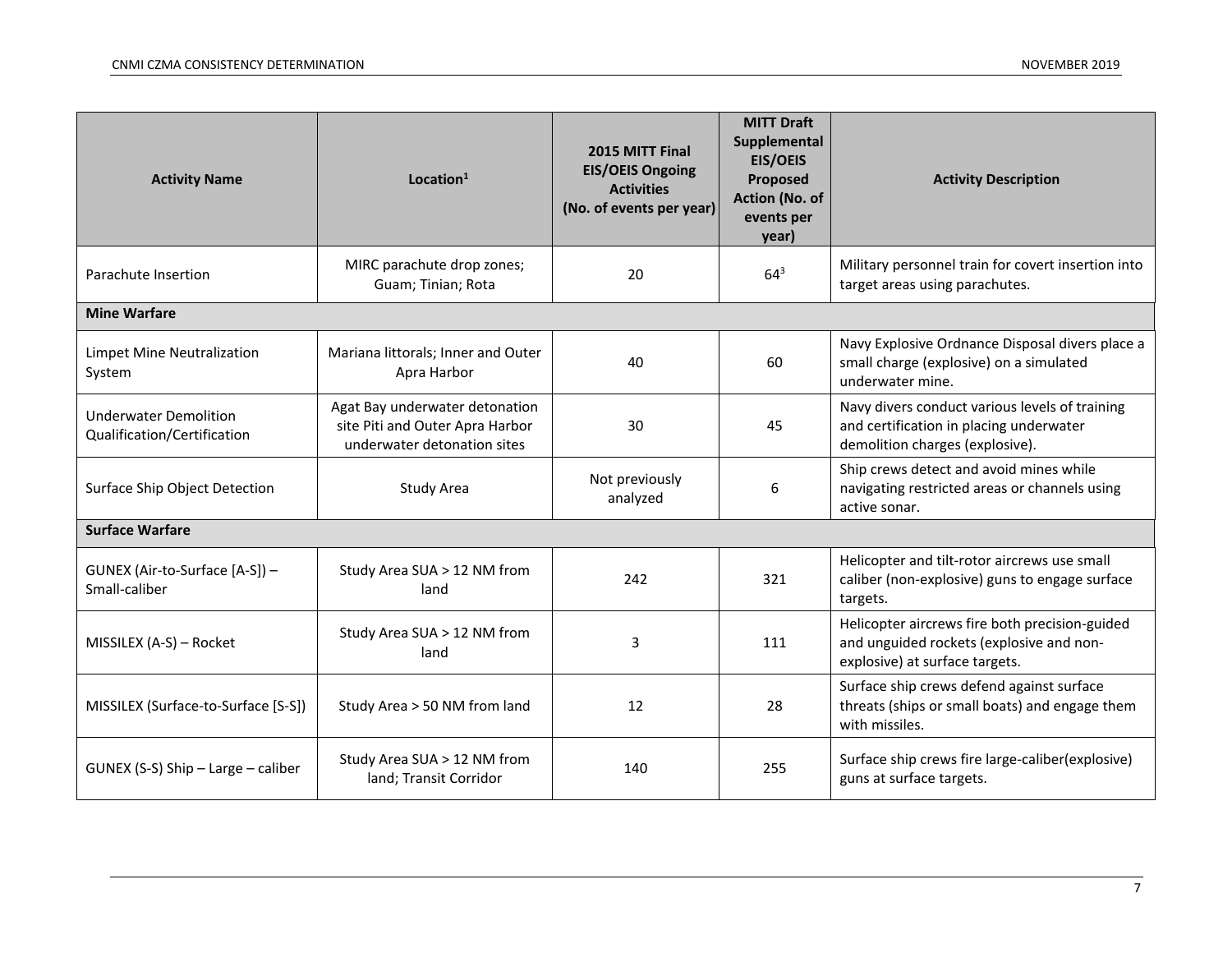| <b>Activity Name</b>                            |                   | Location <sup>1</sup>                                                              | 2015 MITT Final<br><b>EIS/OEIS Ongoing</b><br><b>Activities</b><br>(No. of events per year) | <b>MITT Draft</b><br>Supplemental<br><b>EIS/OEIS</b><br>Proposed<br>Action (No. of<br>events per<br>year) | <b>Activity Description</b>                                                                                |    |                                                                                                                                                                                    |
|-------------------------------------------------|-------------------|------------------------------------------------------------------------------------|---------------------------------------------------------------------------------------------|-----------------------------------------------------------------------------------------------------------|------------------------------------------------------------------------------------------------------------|----|------------------------------------------------------------------------------------------------------------------------------------------------------------------------------------|
| GUNEX (S-S) Ship - Small- and<br>Medium-caliber |                   | Study Area SUA > 12 NM from<br>land; Transit Corridor                              | 100                                                                                         | 234                                                                                                       | Surface ship crews fire medium (explosive) and<br>small (nonexplosive) caliber guns at surface<br>targets. |    |                                                                                                                                                                                    |
| GUNEX [S-S]<br>Boat - Small                     | Medium-caliber    | Study Area SUA > 12 NM from<br>land; Transit Corridor                              | 10                                                                                          | 20                                                                                                        | Small boat crews fire medium-caliber<br>(explosive) guns at surface targets.                               |    |                                                                                                                                                                                    |
| and Medium-<br>caliber<br>Small-caliber         |                   | Study Area > 3 NM from land;<br><b>Transit Corridor</b>                            | 40                                                                                          | 43                                                                                                        | Small boat crews fire small-caliber<br>(nonexplosive) guns at surface targets.                             |    |                                                                                                                                                                                    |
| <b>Other</b>                                    |                   |                                                                                    |                                                                                             |                                                                                                           |                                                                                                            |    |                                                                                                                                                                                    |
| Intelligence, Surveillance,<br>Reconnaissance   |                   | MIRC; Guam; Tinian; Rota; Saipan                                                   | 16                                                                                          | 44                                                                                                        | Personnel train to collect and report battlefield<br>intelligence.                                         |    |                                                                                                                                                                                    |
| Search and Rescue At Sea                        |                   | Study Area                                                                         | 40                                                                                          | 45                                                                                                        | Helicopter, ship, and submarine crews practice<br>the skills required to recover personnel lost at<br>sea. |    |                                                                                                                                                                                    |
| <b>Small Boat Attack</b>                        |                   | Study Area > 3 NM from land                                                        | 6                                                                                           | 27                                                                                                        | Afloat units defend against small boat or                                                                  |    |                                                                                                                                                                                    |
|                                                 |                   | Study Area                                                                         | 12                                                                                          |                                                                                                           | personal watercraft attack.                                                                                |    |                                                                                                                                                                                    |
| <b>Submarine Sonar Maintenance</b>              |                   | Study Area > 3 NM from land;<br>Inner Apra Harbor; Transit<br>86<br>48<br>Corridor |                                                                                             |                                                                                                           | Maintenance of submarine sonar and other<br>system checks are conducted pierside or at sea.                |    |                                                                                                                                                                                    |
| Surface Ship Sonar Maintenance                  |                   | Study Area > 3 NM from land;<br>Inner Apra Harbor; Transit<br>Corridor             | 42                                                                                          | 44                                                                                                        | Maintenance of surface ship sonar and other<br>system checks are conducted pierside or at sea.             |    |                                                                                                                                                                                    |
| <b>Underwater Survey</b>                        | Mariana littorals |                                                                                    | 16                                                                                          |                                                                                                           |                                                                                                            | 32 | Navy divers train in survey of underwater<br>conditions and features in preparation for<br>insertion; extraction; or intelligence,<br>surveillance, and reconnaissance activities. |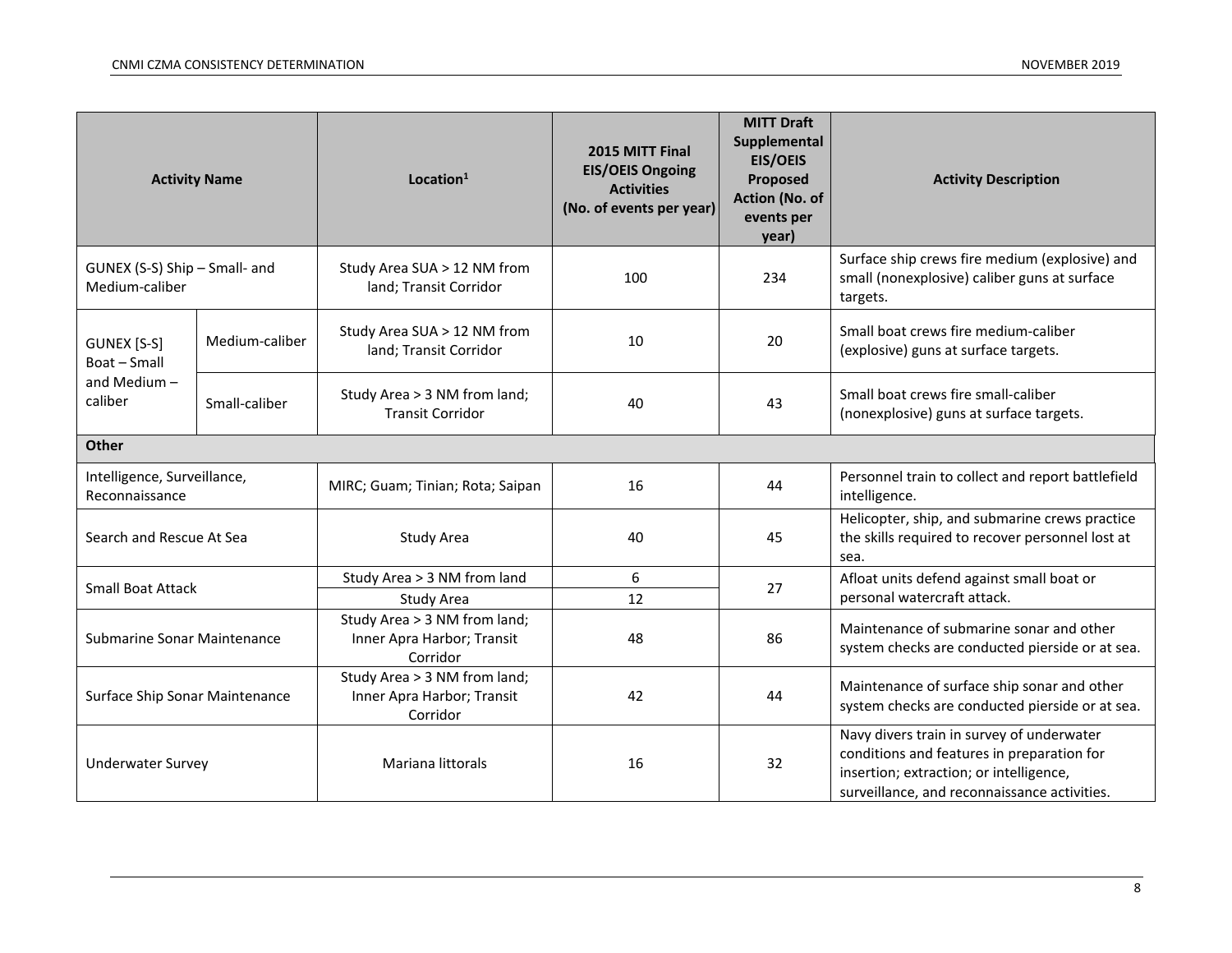| <b>Activity Name</b>                                        | Location <sup>1</sup>        | 2015 MITT Final<br><b>EIS/OEIS Ongoing</b><br><b>Activities</b><br>(No. of events per year) | <b>MITT Draft</b><br>Supplemental<br><b>EIS/OEIS</b><br>Proposed<br>Action (No. of<br>events per<br>year) | <b>Activity Description</b>                                                                                                                                                                                                                                                                                                                           |
|-------------------------------------------------------------|------------------------------|---------------------------------------------------------------------------------------------|-----------------------------------------------------------------------------------------------------------|-------------------------------------------------------------------------------------------------------------------------------------------------------------------------------------------------------------------------------------------------------------------------------------------------------------------------------------------------------|
| Unmanned Underwater Vehicle<br>Training <sup>4</sup>        | MIRC, Warning Areas          | Not previously<br>analyzed <sup>4</sup>                                                     | 64                                                                                                        | Personnel conduct training with unmanned<br>underwater vehicles from a variety of platforms,<br>including surface ships, small boats, and<br>submarines.                                                                                                                                                                                              |
| Anti-Submarine Warfare Mission<br>Package Testing           | Mariana Island Range Complex | 33                                                                                          | 100                                                                                                       | Vessels conduct detect-to-engage operations<br>against modern diesel-electric and nuclear<br>submarines using airborne and surface assets<br>(both manned and unmanned). Active and<br>passive acoustic systems are used to detect and<br>track submarine targets, culminating in the<br>deployment of lightweight torpedoes to engage<br>the threat. |
| Mariana Island Range Complex<br>Torpedo (Explosive) Testing |                              | $\overline{2}$                                                                              | 3                                                                                                         | Air, surface, or submarine crews employ<br>explosive and non-explosive torpedoes against<br>artificial targets.                                                                                                                                                                                                                                       |
| Torpedo (Non-explosive) Testing                             | Mariana Island Range Complex |                                                                                             | 7                                                                                                         | Air, surface, or submarine crews employ<br>nonexplosive torpedoes against submarines or<br>surface vessels.                                                                                                                                                                                                                                           |

<sup>1</sup>The 2015 MITT Final EIS/OEIS analyzed land-based activities on Saipan, Tinian, and Rota; the MITT Supplemental EIS/OEIS did not reanalyze land-based training, as there are no changes in land-based training proposed.

<sup>2</sup> Activity will be conducted anywhere in the Study Area and greater than 12NM from land

<sup>3</sup>Parachute drop zones (insertion) may be at sea or on land. Proposed increases in activities would only occur at sea. There are no proposed increases in activities nearshore or on land.

<sup>4</sup>Activity not called out in the 2015 MITT Final EIS/OEIS document, however components of the activity were covered under several unit level activities in the 2015 MITT Final EIS/OEIS.

Notes: MITT = Mariana Islands Training and Testing, EIS = Environmental Impact Statement, OEIS = Overseas Environmental Impact Statement, No. = Number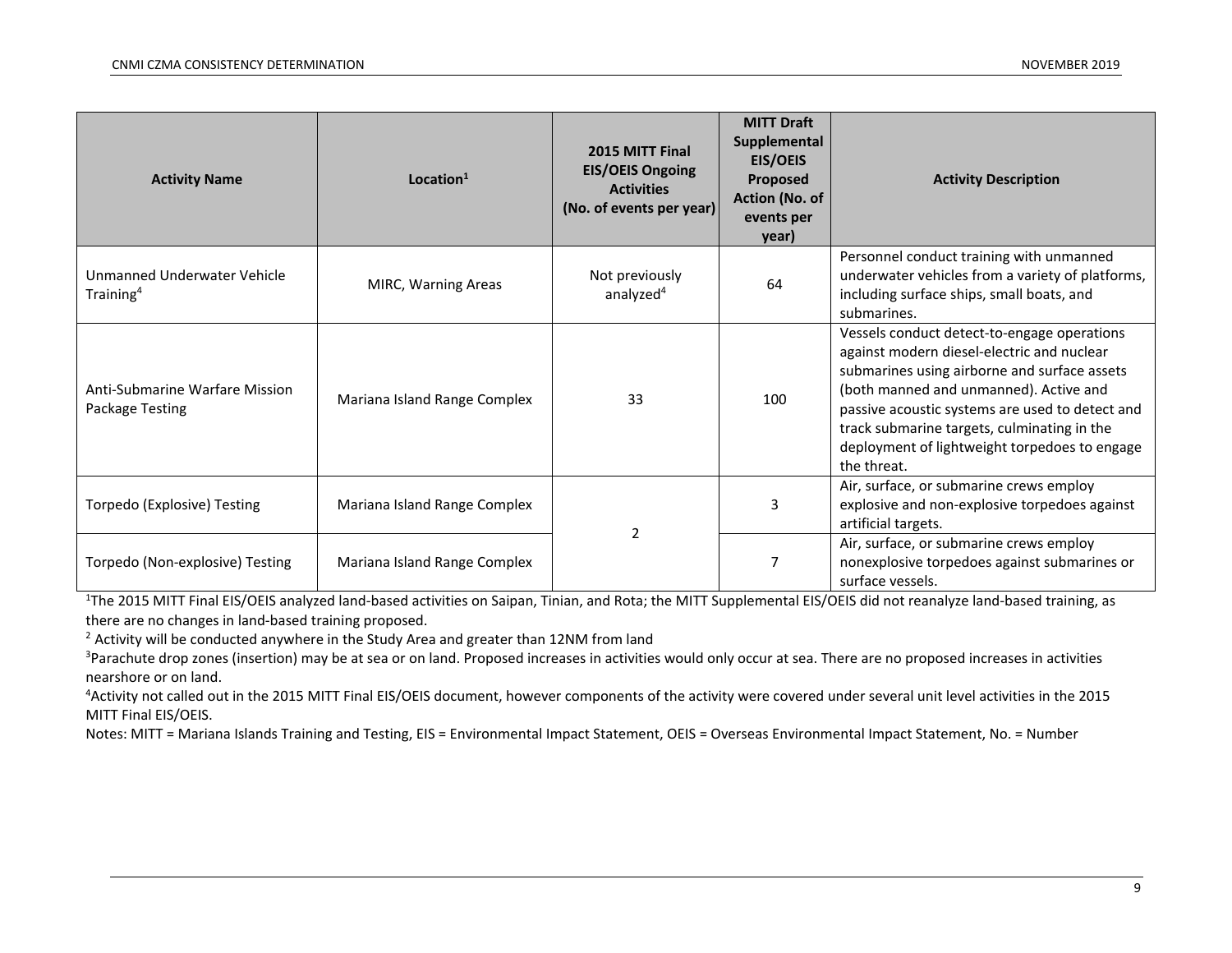### **ANALYSIS OF THE APPLICABLE ENFORCEABLE POLICIES OF THE CNMI COASTAL MANAGEMENT PROGRAM**

The enforceable policies of CNMI's Coastal Management Program are listed in Appendix A of the Bureau of Coastal and Environmental Quality Division of Coastal Resources Management *Procedures Guide for Achieving Federal Consistency with the CNMI Coastal Management Program,* (September 2018). These enforceable policies are listed in Table 2, along with whether these policies are applicable to the Proposed Action. The justification to exclude some enforceable policies for further analysis is also provided in Table 2. Policies that the Navy has determined to be applicable are described in more detail in this consistency determination and are bold-faced type in Table 2.

| Enforceable Policy <sup>2</sup>              |                 |                                                                                    | <b>Inclusion for</b> |
|----------------------------------------------|-----------------|------------------------------------------------------------------------------------|----------------------|
| <b>Description</b>                           | Legal           | <b>Applicability to the Proposed Action</b><br>(Rationale for Inclusion/Exclusion) | <b>Additional</b>    |
|                                              | <b>Citation</b> |                                                                                    | <b>Analysis</b>      |
| <b>Part 001 - General Provisions</b>         |                 |                                                                                    |                      |
| Definitions                                  | 15-10-020       | Not applicable. Definitions provided for context of Title                          | No                   |
|                                              |                 | 15 Coastal Resources Management, Northern Mariana                                  |                      |
|                                              |                 | Islands Administrative Code (NMIAC).                                               |                      |
| Conflicts with Regulations                   | 15-10-025       | Not applicable. The Navy's Proposed Action does not                                | <b>No</b>            |
| of Other CNMI                                |                 | include applying for permits with the CNMI.                                        |                      |
| <b>Government Agencies</b>                   |                 |                                                                                    |                      |
| Part 300 - Standards for CRM Permit Issuance |                 |                                                                                    |                      |
| <b>General Standards for all</b>             | 15-10-301       | Not applicable. The Navy's Proposed Action does not                                | No                   |
| <b>CRM Permits</b>                           |                 | include applying for permits with the CNMI.                                        |                      |
| <b>General Criteria for CRM</b>              | 15-10-305       |                                                                                    | No                   |
| Permits                                      |                 |                                                                                    |                      |
| Specific Criteria; Areas of                  | 15-10-315       | Not applicable. The Navy's Proposed Action does not                                | No                   |
| Particular Concern;                          |                 | include the use of lagoons or reefs.                                               |                      |
| Lagoon and Reefs                             |                 |                                                                                    |                      |
| Specific Criteria; Areas of                  | 15-10-320       | Not applicable. The Navy's Proposed Action does not                                | No                   |
| Particular Concern;                          |                 | include Managaha or Anjota Islands.                                                |                      |
| Managaha and Anjota                          |                 |                                                                                    |                      |
| Islands                                      |                 |                                                                                    |                      |
| Specific Criteria; Areas of                  | 15-10-325       | Not applicable. Nearshore activities that primarily occur                          | No                   |
| Particular Concern; Coral                    |                 | in areas around Tinian are excluded from the CNMI                                  |                      |
| Reefs                                        |                 | coastal zone and would not have reasonably                                         |                      |
|                                              |                 | foreseeable effects or spillover effects to the CNMI                               |                      |
|                                              |                 | coastal zone. Other activities, as listed in Table 1,                              |                      |
|                                              |                 | occurring within the coastal zone of Tinian (including                             |                      |
|                                              |                 | Tinian Harbor) and Rota would have no effect on coral                              |                      |
|                                              |                 | reefs.                                                                             |                      |
| Specific Criteria; Areas of                  | 15-10-330       | Not applicable. The Navy's Proposed Action does not                                | No                   |
| Particular Concern;                          |                 | include activities in wetlands or mangroves.                                       |                      |
| <b>Wetlands and Mangroves</b>                |                 |                                                                                    |                      |
| Specific Criteria; Areas of                  | 15-10-335       | Not applicable. The Navy's Proposed Action does not                                | No                   |
| Particular Concern;                          |                 | include the use of the area defined as shoreline: "the                             |                      |
| Shorelines                                   |                 | area between the high tide line or the edge of a                                   |                      |
|                                              |                 | shoreline cliff and 150 feet inland on the islands of the                          |                      |
|                                              |                 | Northern Mariana Islands chain." The activities                                    |                      |

#### **Table 2: Enforceable Policies1 and Applicability to the Proposed Action**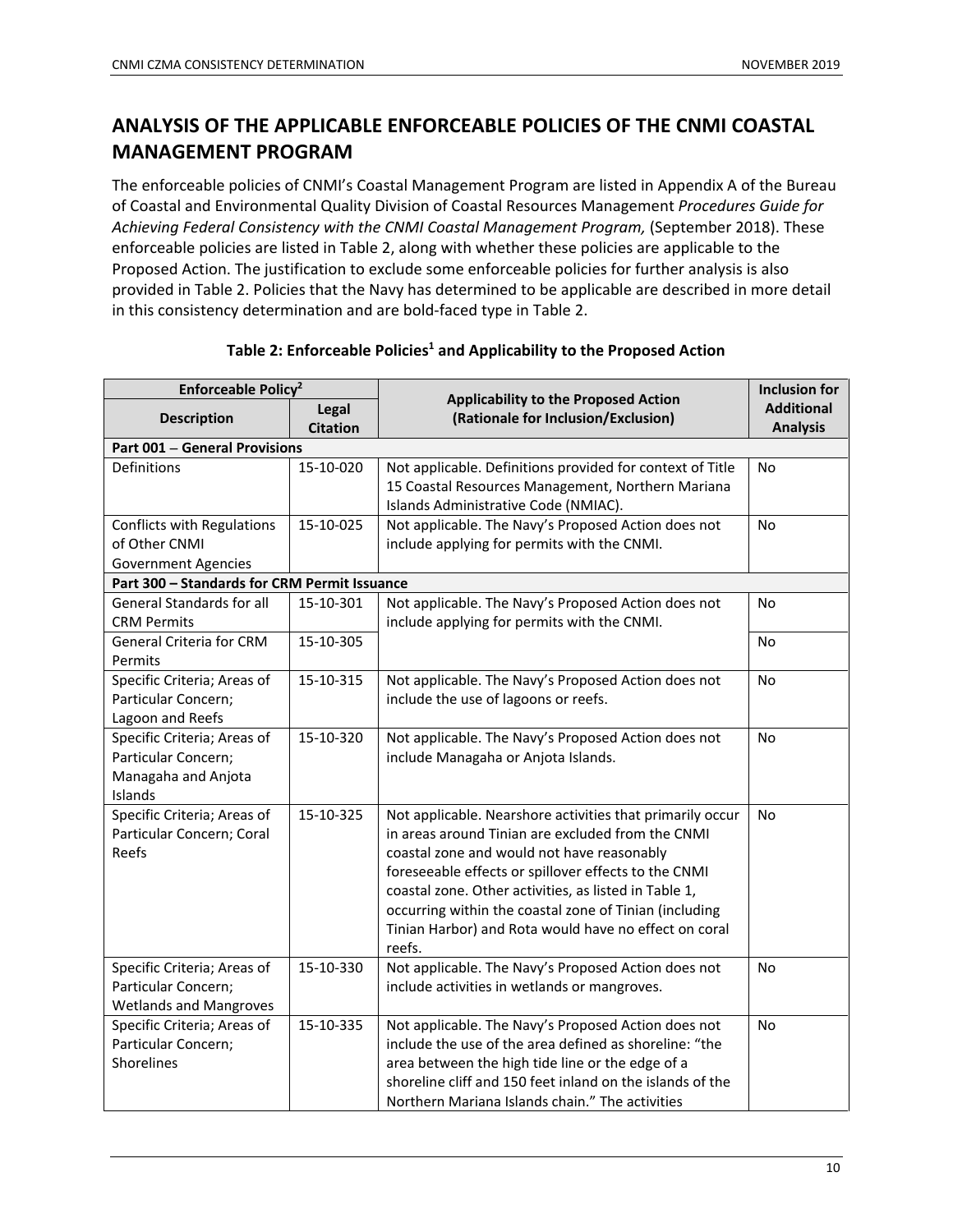| Enforceable Policy <sup>2</sup>                                                                                      |                                             |                                                                                                                                                                                                                                                                                                                                                                                                                                                                    | <b>Inclusion for</b>                 |
|----------------------------------------------------------------------------------------------------------------------|---------------------------------------------|--------------------------------------------------------------------------------------------------------------------------------------------------------------------------------------------------------------------------------------------------------------------------------------------------------------------------------------------------------------------------------------------------------------------------------------------------------------------|--------------------------------------|
| <b>Description</b>                                                                                                   | Legal<br><b>Citation</b>                    | <b>Applicability to the Proposed Action</b><br>(Rationale for Inclusion/Exclusion)                                                                                                                                                                                                                                                                                                                                                                                 | <b>Additional</b><br><b>Analysis</b> |
|                                                                                                                      |                                             | described in the Navy's Proposed Action do not restrict<br>access or use of areas outside of locations excluded<br>from the CNMI coastal zone.                                                                                                                                                                                                                                                                                                                     |                                      |
| Specific Criteria; Areas of<br>Particular Concern; Ports<br>and Industrial Areas                                     | 15-10-340                                   | Not applicable. The Navy's Proposed Action does not<br>include construction or development within ports or<br>industrial areas. In the event water-dependent<br>activities are conducted in a port, the activity would be<br>consistent to the maximum extent practicable with the<br>use priorities of ports and industrial areas. The<br>Proposed Action would not interfere with the water<br>dependent activities or uses of the ports or industrial<br>areas. | <b>No</b>                            |
| Specific Criteria; Areas of<br>Particular Concern;<br><b>Coastal Hazards</b>                                         | 15-10-345                                   | Not applicable. The Navy's Proposed Action does not<br>include construction or development on land or<br>activities within coastal hazard areas.                                                                                                                                                                                                                                                                                                                   | No                                   |
| Height Density, Setback,<br>Coverage, and Parking<br>Guidelines                                                      | 15-10-350                                   | Not applicable. The Navy's Proposed Action does not<br>include construction or development on land.                                                                                                                                                                                                                                                                                                                                                                | No                                   |
| Part 500 - Standards for Determining Major Siting                                                                    |                                             |                                                                                                                                                                                                                                                                                                                                                                                                                                                                    |                                      |
| Determination of Major<br>Siting                                                                                     | 15-10-501                                   | Not applicable. The Navy's Proposed Action does not<br>meet the criteria for a major siting.                                                                                                                                                                                                                                                                                                                                                                       | No                                   |
| Specific Criteria for Major<br>Sitings                                                                               | 15-10-505                                   |                                                                                                                                                                                                                                                                                                                                                                                                                                                                    | No                                   |
| <b>Part 600 - CRM Permit Conditions</b>                                                                              |                                             |                                                                                                                                                                                                                                                                                                                                                                                                                                                                    |                                      |
| <b>Mandatory Conditions</b>                                                                                          | 15-10-610                                   | Not applicable. The Navy is not applying for permits<br>with the CNMI.                                                                                                                                                                                                                                                                                                                                                                                             | No                                   |
| Air and Water Quality Standards and Regulations of the NMIAC                                                         |                                             |                                                                                                                                                                                                                                                                                                                                                                                                                                                                    |                                      |
| DEQ Underground<br><b>Injection Control</b><br>Regulations                                                           | 65-90                                       | Not applicable. The Navy's Proposed Action does not<br>include land-based activities or underground injection<br>controls.                                                                                                                                                                                                                                                                                                                                         | No                                   |
| DEQ Drinking Water<br>Regulations                                                                                    | 65-20                                       | Not applicable. The Navy's Proposed Action does not<br>include land-based activities and will not impact<br>drinking water.                                                                                                                                                                                                                                                                                                                                        | No                                   |
| DEQ Well Drilling and Well<br>Operations                                                                             | 65-140-<br>005<br>through<br>65-140-<br>010 | Not applicable. The Navy's Proposed Action does not<br>include the construction or operation of water wells<br>and will not impact groundwater.                                                                                                                                                                                                                                                                                                                    | No                                   |
| DEQ Wastewater<br><b>Treatment and Disposal</b><br><b>Rules and Regulations:</b><br>Definitions                      | 65-120-<br>010 and<br>65-120<br>Part 1700   |                                                                                                                                                                                                                                                                                                                                                                                                                                                                    | No                                   |
| <b>DEQ Water Quality</b><br><b>Standards: Classification</b><br>and Establishment of<br>Water Use Areas <sup>3</sup> | 65-130<br><b>Part 200</b>                   | Applicable. The CD includes an analysis of the<br>Proposed Action and water quality standards defined<br>under Part 400 in waters classified in Part 200.                                                                                                                                                                                                                                                                                                          | Yes                                  |
| <b>DEQ Water Quality</b><br><b>Standards: Specific Water</b><br>Quality Criteria <sup>3</sup>                        | 65-130<br><b>Part 400</b>                   |                                                                                                                                                                                                                                                                                                                                                                                                                                                                    | Yes                                  |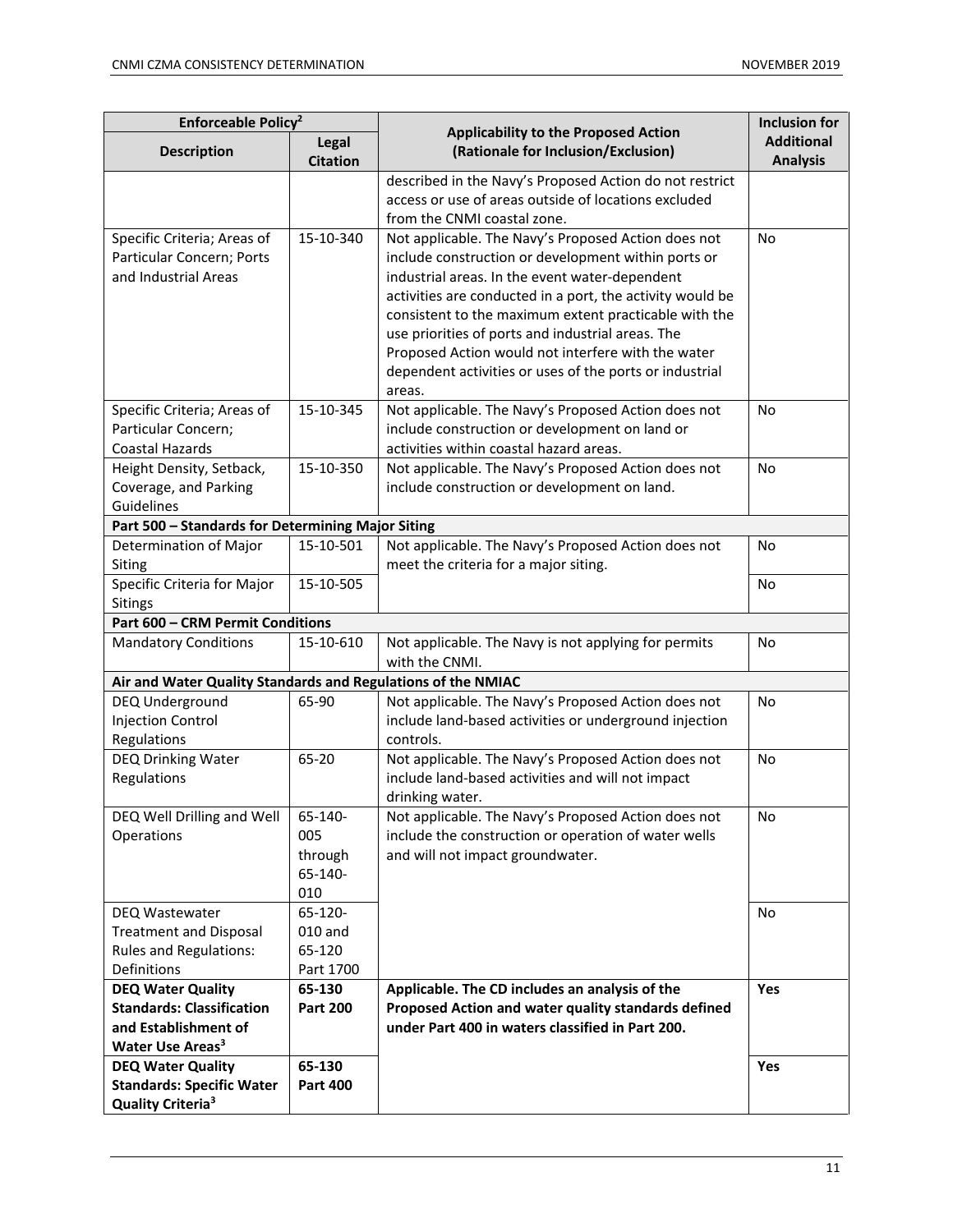| Enforceable Policy <sup>2</sup>                                |                          |                                                                                    | <b>Inclusion for</b>                 |
|----------------------------------------------------------------|--------------------------|------------------------------------------------------------------------------------|--------------------------------------|
| <b>Description</b>                                             | Legal<br><b>Citation</b> | <b>Applicability to the Proposed Action</b><br>(Rationale for Inclusion/Exclusion) | <b>Additional</b><br><b>Analysis</b> |
| DEQ Water Quality                                              | Part 500                 | Not applicable. Activities described in the Navy's                                 | <b>No</b>                            |
| Standards: Mixing Zone in                                      |                          | Proposed Action do not require the establishment of                                |                                      |
| <b>Receiving Waters</b>                                        |                          | mixing zones (e.g., there are no discharges in CNMI                                |                                      |
|                                                                |                          | waters).                                                                           |                                      |
| Public Law No. 3-47                                            |                          |                                                                                    |                                      |
| Policy Element 1. Encourage land-use                           |                          | Not applicable. This policy pertains to the Government                             | No                                   |
| master planning, floodplain                                    |                          | of CNMI.                                                                           |                                      |
| management, and the development of                             |                          |                                                                                    |                                      |
| zoning and building code legislation.                          |                          |                                                                                    |                                      |
| Policy Element 2. Promote, through a                           |                          | Not applicable. This policy pertains to the Government                             | No                                   |
| program of public education and public                         |                          | of CNMI.                                                                           |                                      |
| participation, concepts of resource                            |                          |                                                                                    |                                      |
| management, conservation and wise                              |                          |                                                                                    |                                      |
| development of coastal resources.                              |                          |                                                                                    |                                      |
| Policy Element 3. Promote more                                 |                          | Not applicable. This policy pertains to the Government                             | No                                   |
| efficient resources management                                 |                          | of CNMI.                                                                           |                                      |
| through:                                                       |                          |                                                                                    |                                      |
| A. Coordination and development of                             |                          |                                                                                    |                                      |
| resource management laws and                                   |                          |                                                                                    |                                      |
| regulations into a readily                                     |                          |                                                                                    |                                      |
| identifiable program;                                          |                          |                                                                                    |                                      |
| B. Revision of existing unclear laws                           |                          |                                                                                    |                                      |
| and regulations;                                               |                          |                                                                                    |                                      |
| C. Improvement of coordination                                 |                          |                                                                                    |                                      |
| among Commonwealth agencies;<br>D. Improvement of coordination |                          |                                                                                    |                                      |
| between Commonwealth and                                       |                          |                                                                                    |                                      |
| federal agencies;                                              |                          |                                                                                    |                                      |
| Establishment of educational and                               |                          |                                                                                    |                                      |
| training programs for Commonwealth                             |                          |                                                                                    |                                      |
| government personnel and refinement                            |                          |                                                                                    |                                      |
| of supporting technical data.                                  |                          |                                                                                    |                                      |
| Policy Element 4. Plan for and manage                          |                          | Applicable. The CD includes an analysis of the                                     | Yes                                  |
| any use or activity with the potential                         |                          | Proposed Action and potential for impacts on coastal                               |                                      |
| for causing a direct and significant                           |                          | resources, including discussion of mitigation                                      |                                      |
| impact on coastal resources. Significant                       |                          | measures.                                                                          |                                      |
| adverse impacts shall be mitigated to                          |                          |                                                                                    |                                      |
| the extent practicable.                                        |                          |                                                                                    |                                      |
| Policy Element 5. Give priority for water-                     |                          | Not applicable. The Navy's Proposed Action does not                                | No                                   |
| dependent development and consider                             |                          | involve development or siting decisions of any kind.                               |                                      |
| the need for water-related and water-                          |                          |                                                                                    |                                      |
| oriented locations in its siting decisions.                    |                          |                                                                                    |                                      |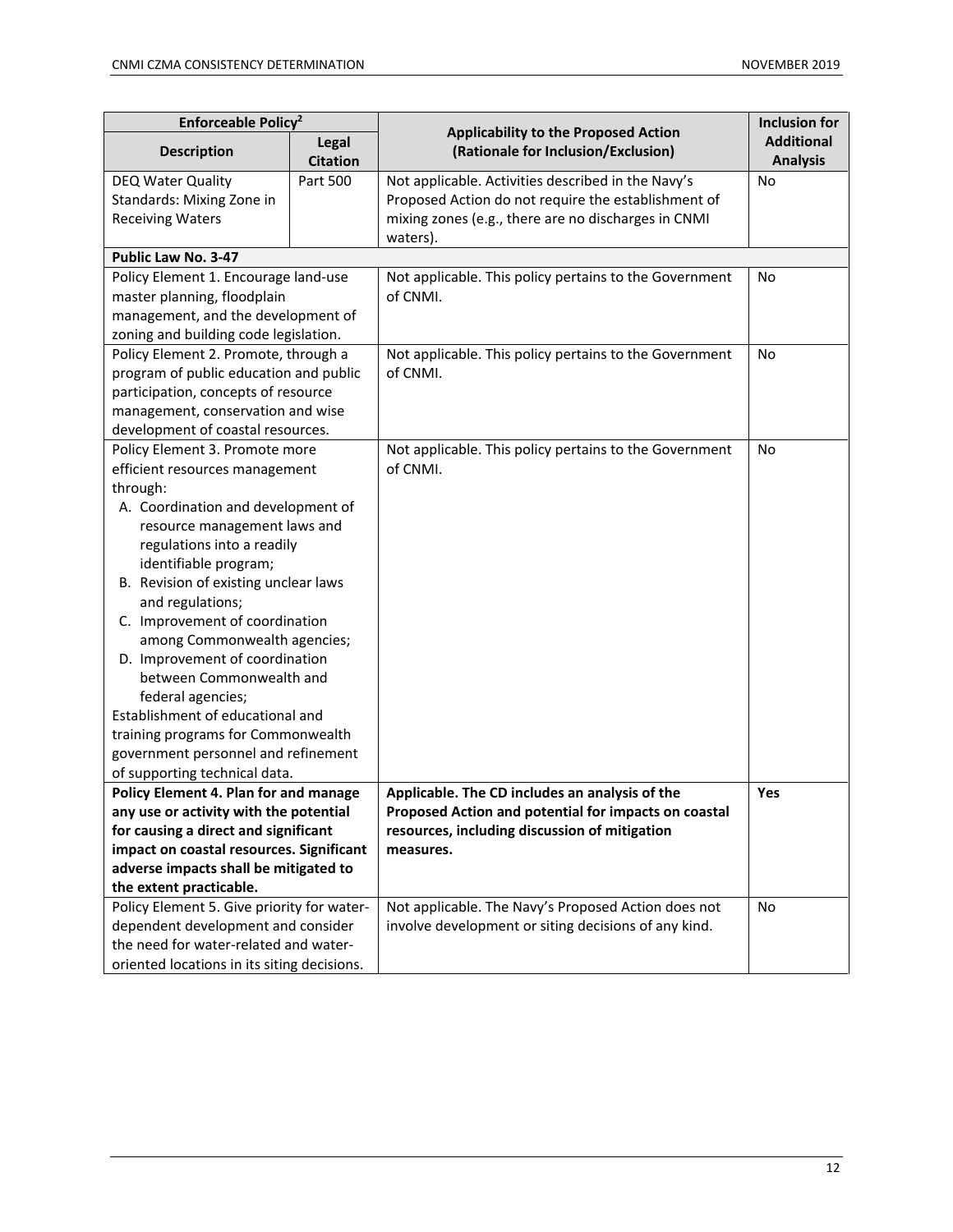| Enforceable Policy <sup>2</sup>                 |                          |                                                                                    | <b>Inclusion for</b>                 |
|-------------------------------------------------|--------------------------|------------------------------------------------------------------------------------|--------------------------------------|
| <b>Description</b>                              | Legal<br><b>Citation</b> | <b>Applicability to the Proposed Action</b><br>(Rationale for Inclusion/Exclusion) | <b>Additional</b><br><b>Analysis</b> |
| Policy Element 6. Provide for adequate          |                          | Not applicable. The Proposed Action does not involve                               | No                                   |
| consideration of the national interest,         |                          | development of any kind, including facilities.                                     |                                      |
| including that involved in planning for,        |                          |                                                                                    |                                      |
| and in the siting of, facilities (including     |                          |                                                                                    |                                      |
| energy facilities in, or which significantly    |                          |                                                                                    |                                      |
| affect, the Commonwealth's coastal              |                          |                                                                                    |                                      |
| zone) which are necessary to meet               |                          |                                                                                    |                                      |
| requirements which are other than local         |                          |                                                                                    |                                      |
| in nature.                                      |                          |                                                                                    |                                      |
| Policy Element 7. Not to permit to the          |                          | Not applicable. The Navy's Proposed Action does not                                | No                                   |
| extent practicable, development of              |                          | involve development of identifiable hazardous lands,                               |                                      |
| identifiable hazardous lands, including         |                          | including floodplain, erosion-prone areas, storm-wave                              |                                      |
| floodplain, erosion-prone areas, storm          |                          | inundation areas, air installation crash and sound zones                           |                                      |
| wave inundation areas, air installation         |                          | and major fault lines.                                                             |                                      |
| crash and sound zones and major fault           |                          |                                                                                    |                                      |
| lines, unless it can be demonstrated that       |                          |                                                                                    |                                      |
| such development does not pose                  |                          |                                                                                    |                                      |
| unreasonable risks to the health, safety        |                          |                                                                                    |                                      |
| or welfare of the people of the                 |                          |                                                                                    |                                      |
| commonwealth, and complies with                 |                          |                                                                                    |                                      |
| applicable laws.                                |                          |                                                                                    |                                      |
| Policy Element 8. Mitigate, to the extent       |                          | Not applicable. The Navy's Proposed Action does not                                | No                                   |
| practicable adverse environmental               |                          | involve the development of a transportation system.                                |                                      |
| impacts, including those aquifers,              |                          |                                                                                    |                                      |
| beaches, estuaries and other coastal            |                          |                                                                                    |                                      |
| resources while developing an efficient         |                          |                                                                                    |                                      |
| and safe transportation system.                 |                          |                                                                                    |                                      |
| Policy Element 9. Require any                   |                          | Not applicable. The Navy's Proposed Action does not                                | No                                   |
| development to strictly comply with             |                          | involve development of any kind.                                                   |                                      |
| erosion, sedimentation, and related land        |                          |                                                                                    |                                      |
| and water use districting guidelines, as        |                          |                                                                                    |                                      |
| well other related land and water use           |                          |                                                                                    |                                      |
| policies for such areas.                        |                          |                                                                                    |                                      |
| <b>Policy Element 10. Maintain or improve</b>   |                          | Applicable. The CD includes an analysis of the                                     | Yes                                  |
| coastal water quality through control of        |                          | Proposed Action and coastal water quality.                                         |                                      |
| erosion, sedimentation, runoff,                 |                          |                                                                                    |                                      |
| siltation, sewage and other discharges.         |                          |                                                                                    |                                      |
| Policy Element 11. Recognize and                |                          | Applicable. The CD includes an analysis of the                                     | Yes                                  |
| respect locations and properties of             |                          | Proposed Action and historic and cultural areas of                                 |                                      |
| historical significance throughout the          |                          | significance.                                                                      |                                      |
| Commonwealth, and ensure that                   |                          |                                                                                    |                                      |
| development which would disrupt,                |                          |                                                                                    |                                      |
| alter, or destroy these, is subject to          |                          |                                                                                    |                                      |
| Commonwealth laws and regulations. <sup>4</sup> |                          |                                                                                    |                                      |
| Policy Element 12. Recognize areas of           |                          |                                                                                    | Yes                                  |
| cultural significance, the development          |                          |                                                                                    |                                      |
| of which would disrupt the cultural             |                          |                                                                                    |                                      |
| practices associated with such areas,           |                          |                                                                                    |                                      |
| which shall be subject to a consultation        |                          |                                                                                    |                                      |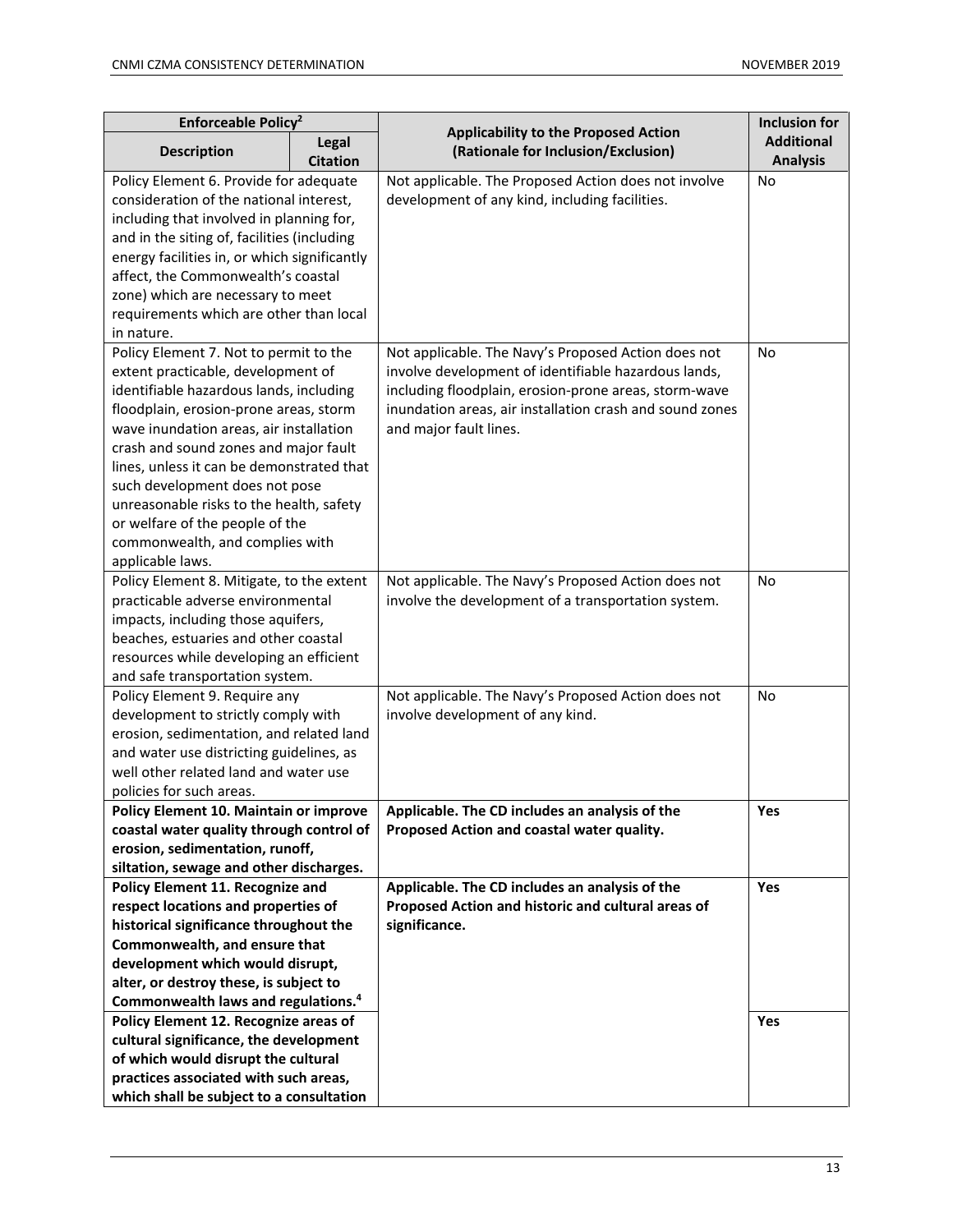| Enforceable Policy <sup>2</sup>                                          |                          |                                                                                    | <b>Inclusion for</b>                 |
|--------------------------------------------------------------------------|--------------------------|------------------------------------------------------------------------------------|--------------------------------------|
| <b>Description</b>                                                       | Legal<br><b>Citation</b> | <b>Applicability to the Proposed Action</b><br>(Rationale for Inclusion/Exclusion) | <b>Additional</b><br><b>Analysis</b> |
| process with concerned ethnic groups                                     |                          |                                                                                    |                                      |
| and any applicable laws and                                              |                          |                                                                                    |                                      |
| regulations. <sup>4</sup>                                                |                          |                                                                                    |                                      |
| Policy Element 13. Require compliance                                    |                          | Applicable. The CD includes an analysis of the                                     | <b>Yes</b>                           |
| with all local air and water quality laws                                |                          | Proposed Action and compliance with local air and                                  |                                      |
| and regulations and any applicable                                       |                          | water quality laws and regulations.                                                |                                      |
| federal air and water quality standards.                                 |                          |                                                                                    |                                      |
| Policy Element 14. Not permit, to the                                    |                          | Not applicable. The Navy's Proposed Action does not                                | <b>No</b>                            |
| extent practicable, development with                                     |                          | involve development of any kind.                                                   |                                      |
| the potential for causing significant                                    |                          |                                                                                    |                                      |
| adverse impact in fragile areas such as                                  |                          |                                                                                    |                                      |
| designated and potential historic and                                    |                          |                                                                                    |                                      |
| archaeological sites, critical wildlife                                  |                          |                                                                                    |                                      |
| habitats, beaches, designated and                                        |                          |                                                                                    |                                      |
| potential pristine marine and terrestrial                                |                          |                                                                                    |                                      |
| communities, limestone and volcanic                                      |                          |                                                                                    |                                      |
| forests, designated and potential<br>mangrove stands and other wetlands. |                          |                                                                                    |                                      |
| <b>Policy Element 15. Manage ecologically</b>                            |                          | Applicable. The CD includes an analysis of the                                     | Yes                                  |
| significant resource areas for their                                     |                          | Proposed Action and ecological resources.                                          |                                      |
| contribution to marine productivity and                                  |                          |                                                                                    |                                      |
| value as wildlife habitats, and preserve                                 |                          |                                                                                    |                                      |
| the functions and integrity of reefs,                                    |                          |                                                                                    |                                      |
| marine meadows, salt ponds,                                              |                          |                                                                                    |                                      |
| mangroves and other significant                                          |                          |                                                                                    |                                      |
| natural areas. <sup>5</sup>                                              |                          |                                                                                    |                                      |
| Policy Element 16. Manage the                                            |                          | Applicable. The CD includes an analysis of the                                     | <b>Yes</b>                           |
| development of the local subsistence,                                    |                          | Proposed Action and local subsistence, sport, and                                  |                                      |
| sport and commercial fisheries,                                          |                          | commercial fisheries.                                                              |                                      |
| consistent with other policies. <sup>5</sup>                             |                          |                                                                                    |                                      |
|                                                                          |                          |                                                                                    |                                      |
| Policy Element 17. Protect all coastal                                   |                          | Applicable. The CD includes an analysis of the                                     | Yes                                  |
| resources, particularly sand, coral and                                  |                          | Proposed Action and coastal resources.                                             |                                      |
| fish from taking beyond sustainable                                      |                          |                                                                                    |                                      |
| levels and in the case of marine                                         |                          |                                                                                    |                                      |
| mammals and any species on the                                           |                          |                                                                                    |                                      |
| <b>Commonwealth endangered species</b>                                   |                          |                                                                                    |                                      |
| list, from any taking whatsoever.                                        |                          |                                                                                    |                                      |
| Policy Element 18. Encourage                                             |                          | Not applicable. This policy pertains to the Government                             | No                                   |
| preservation and enhancement of and                                      |                          | of the CNMI.                                                                       |                                      |
| respect for, the Commonwealth's scenic                                   |                          |                                                                                    |                                      |
| resources through the development of,                                    |                          |                                                                                    |                                      |
| increased enforcement of, and                                            |                          |                                                                                    |                                      |
| compliance with, sign, litter, zoning,                                   |                          |                                                                                    |                                      |
| building codes, and related land use                                     |                          |                                                                                    |                                      |
| laws.                                                                    |                          |                                                                                    |                                      |
| Policy Element 19. Discourage, to the                                    |                          | Not applicable. The majority of the military readiness                             | No                                   |
| maximum extent practicable, visually                                     |                          | activities within the CNMI will be conducted within the                            |                                      |
|                                                                          |                          | boundaries of federally leased land at FDM, within                                 |                                      |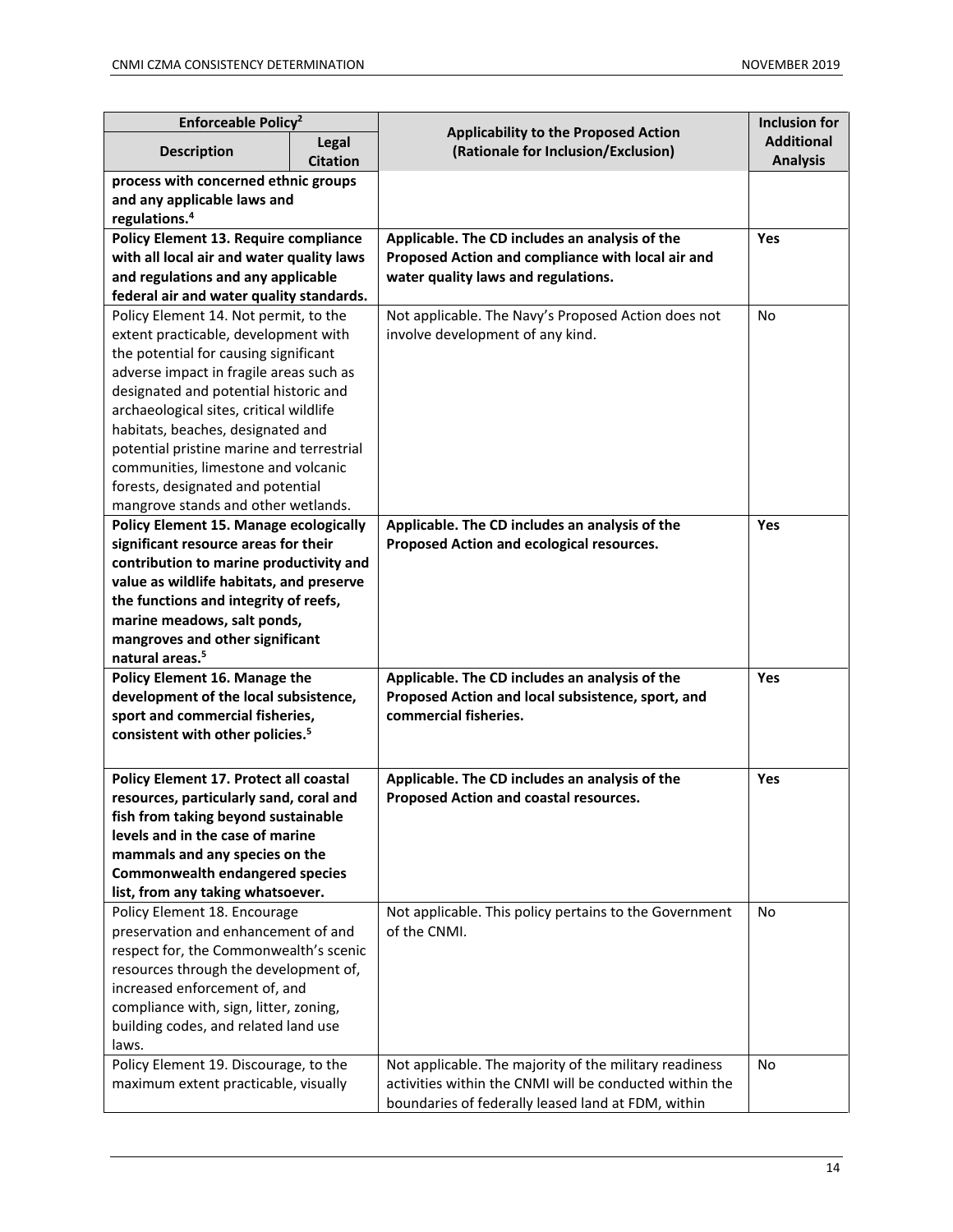| Enforceable Policy <sup>2</sup>           |                          |                                                                                    | <b>Inclusion for</b>                 |
|-------------------------------------------|--------------------------|------------------------------------------------------------------------------------|--------------------------------------|
| <b>Description</b>                        | Legal<br><b>Citation</b> | <b>Applicability to the Proposed Action</b><br>(Rationale for Inclusion/Exclusion) | <b>Additional</b><br><b>Analysis</b> |
| objectionable uses so as not to           |                          | 3 NM of federally leased land on Tinian or in areas                                |                                      |
| significantly degrade scenic views.       |                          | greater than 3 NM from shore and will have no impact                               |                                      |
|                                           |                          | on the aesthetic quality of CNMI's scenic views. There                             |                                      |
|                                           |                          | would be no reasonably foreseeable direct or indirect                              |                                      |
|                                           |                          | effects to the uses and resources of the CNMI coastal                              |                                      |
|                                           |                          | zone from impacts on visual quality from military                                  |                                      |
|                                           |                          | training and testing activities.                                                   |                                      |
| Policy Element 20. Encourage the          |                          | Not applicable. The Navy's Proposed Action does not                                | No                                   |
| development of recreation facilities      |                          | involve development of recreation facilities.                                      |                                      |
| which are compatible with the             |                          |                                                                                    |                                      |
| surrounding environment and land uses.    |                          |                                                                                    |                                      |
| Policy Element 21. Encourage the          |                          | Applicable. The CD includes an analysis of the                                     | Yes                                  |
| preservation of traditional rights of     |                          | Proposed Action and rights of public access.                                       |                                      |
| public access to and along the            |                          |                                                                                    |                                      |
| shorelines consistent with the rights of  |                          |                                                                                    |                                      |
| private property owners.                  |                          |                                                                                    |                                      |
| Policy Element 22. Pursue agreements      |                          | Not applicable. This policy element pertains to the                                | No                                   |
| for the acquisition of use of any lands   |                          | Government of CNMI.                                                                |                                      |
| necessary to guarantee traditional        |                          |                                                                                    |                                      |
| public access to and along the            |                          |                                                                                    |                                      |
| shorelines.                               |                          |                                                                                    |                                      |
| Policy Element 23. Encourage              |                          | Not applicable. The Navy's Proposed Action does not                                | No                                   |
| agricultural development and the          |                          | involve any agricultural development or critical                                   |                                      |
| preservation and maintenance of critical  |                          | agricultural lands.                                                                |                                      |
| agricultural lands for agricultural uses. |                          |                                                                                    |                                      |

<sup>1</sup> Enforceable Policies as defined in Appendix A of the *Procedures Guide for Achieving Federal Consistency with the CNMI Coastal Management Program, Bureau of Coastal and Environmental Quality Division of Coastal Resources Management, September 2018*

<sup>2</sup> Activities highlighted in **bold** text are applicable and are discussed in more detail in the following sections of this document.

3, 4, 5 Enforceable policies are analyzed together in this consistency determination.

Notes: APC = Area of Particular Concern, CNMI = Commonwealth of the Northern Mariana Islands, CRM = Coastal Resources Management, DEQ = Department of Environmental Quality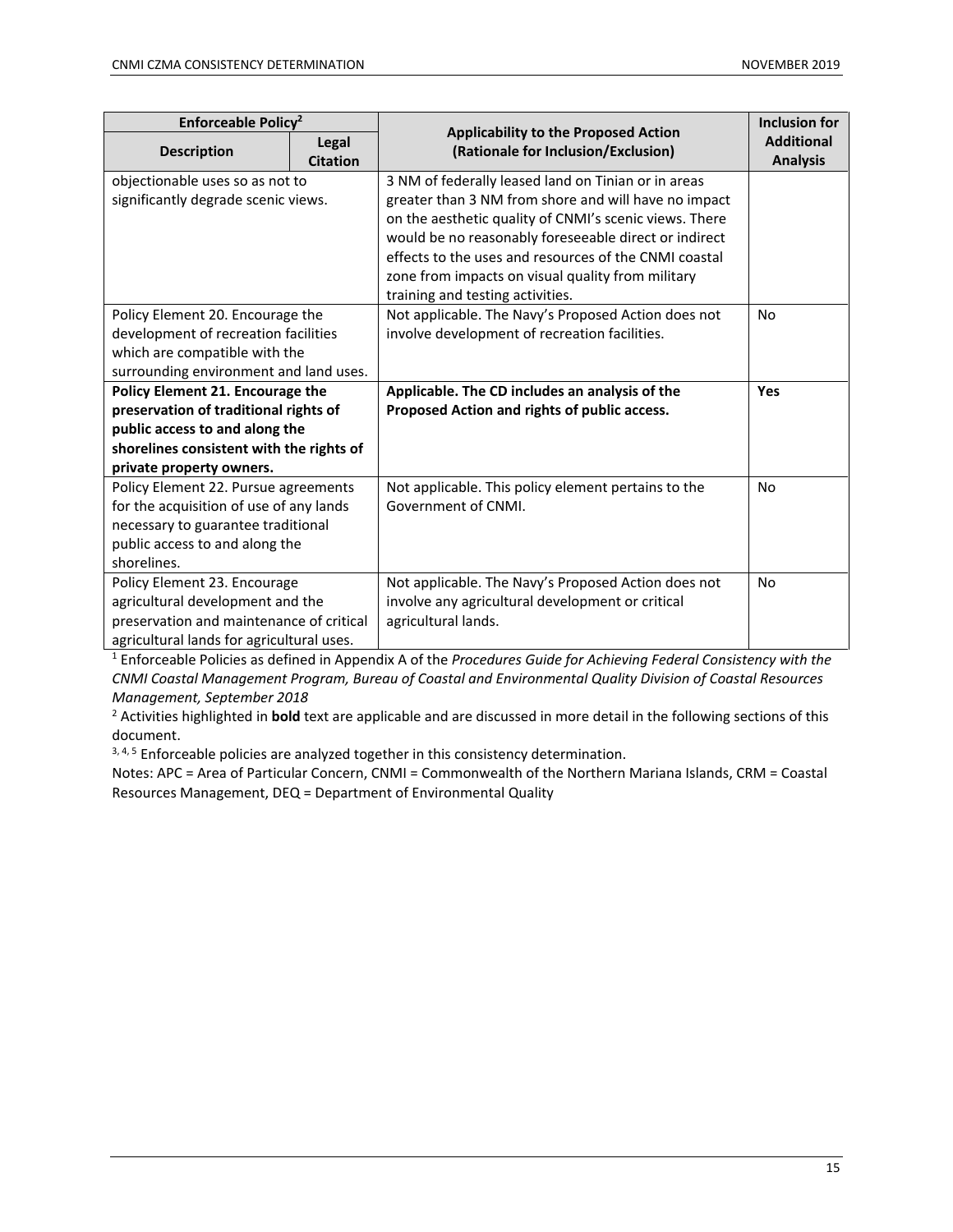#### **DEPARTMENT OF ENVIRONMENTAL QUALITY WATER QUALITY STANDARDS: CLASSIFICATION AND ESTABLISHMENT OF WATER USE AREAS AND SPECIFIC WATER QUALITY CRITERIA**

This section discusses military training and testing activities and water classifications established in the DEQ Water Quality Standards. A comprehensive water quality impact analysis of the Proposed Action is presented in Section 3.1 (Sediments and Water Quality) of the MITT Draft Supplemental EIS/OEIS and the 2015 MITT Final EIS/OEIS. Since the publication of the 2015 MITT Final EIS/OEIS, the Navy conducted a review of new literature pertaining to the potential impacts of the Proposed Action on sediments and water quality. The Draft Supplemental EIS/OEIS uses data from other equally or more heavily used military ordnance sites in Hawaii; Vieques, Puerto Rico; and the Potomac River, Maryland as a proxy to assess potential impacts on sediments and water quality in the Study Area. Additional studies on lead and lithium include those conducted at the Pamlico Sound in North Carolina, and a Canadian military site

The Navy analyzed water quality standards and water use areas specified in Chapter 65–130 Parts 200 and 400 of the NMIAC.

Based on the activities that would occur within the coastal zone, and in consideration of reasonably foreseeable effects, it is unlikely that the Proposed Action would exceed water quality standards established in Chapter 65–130 Part 400.

The Proposed Action is fully consistent with this enforceable policy.

(Canadian Forces Maritime Experimental and Test Ranges near Nanoose Bay, British Columbia). Information on impacts on sediments and water quality from munitions at two additional sites, one in Hawaii and one in the Potomac River, Maryland, where military munitions have resided for decades, have been added to the section. The Navy's Supplemental EIS/OEIS also includes information that suggests that the majority of concerns regarding bioaccumulation are associated with urban coastal environments with specific point source and non-point source contributors of pollutants. The studies concerning military sites suggest that metals exposed to seawater are of less concern because of decreased bioavailability.

The new information summarized above and presented in the MITT Supplemental EIS/OEIS does not indicate an appreciable change to the existing environmental conditions as described in the 2015 MITT Final EIS/OEIS. Thus, the MITT Draft Supplemental EIS/OEIS refers to Section 3.1 (Sediments and Water Quality) of the 2015 MITT Final EIS/OEIS, which contains the detailed analysis of fate and transport of byproducts produced during military training and testing activities.

Chapter 65-130 Part 200 of the Northern Mariana Islands Administrative Code (NMIAC) establishes definitions of water use areas within the CNMI coastal zone. Class "AA" waters are coastal waters surrounding Saipan, Tinian, Rota, and the northern islands (FDM, Anatahan, Sariguan, Guguan, Alamagan, Pagan, Agrihan, Asuncion, Maug, and Farallon de Pajaros) that are not designated as class "A" waters. Class "A" waters off of Saipan include waters out to 3,000 feet from the shoreline from the entrance to Smiling Cove Marina to Saddok As Agatan, inclusive of the waters within Smiling Cove Marina and its entrance channel, and waters surrounding the Agingan Wastewater Treatment Plant, within a 1,000-foot radius of the outfall. Class "A" waters off of Tinian include coastal waters known as San Jose Harbor. Class "A" waters off of Rota include coastal waters known as East Harbor and West Harbor. Class "A" waters off of the northern islands includes waters surrounding FDM; however, these waters are not included in the CNMI coastal zone. Class "1" and Class "2" waters are associated with freshwater features. No land-based training activities are included in the Proposed Action, and the military does not conduct any training activities on land within waters that would be considered Class "1" or Class "2."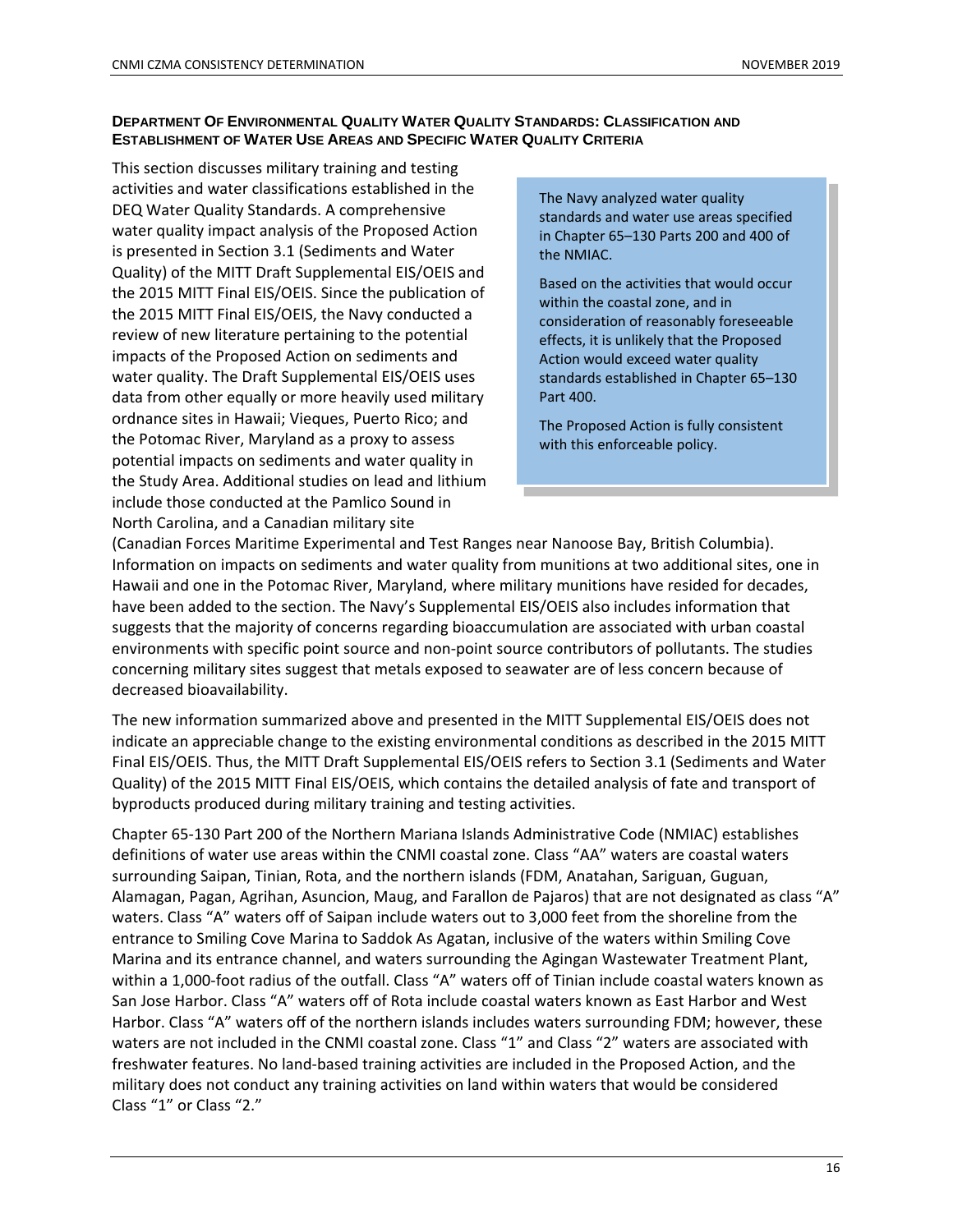Chapter 65-130 Part 400 provides water quality standards for water use areas within the CNMI coastal zone. Table 3 lists each standard with specific criteria and applicability to each water use area. The water quality standards include criteria for microbiological concentrations (Enterococci, and *E. coli*), pH, nutrients (nitrate-nitrogen, total nitrogen, orthophosphate, ammonia), dissolved oxygen, total filterable suspended solids, salinity, temperature, turbidity, radioactive materials, oil and petroleum products, toxic pollutants, and other general considerations. The military readiness activities that generate stressors to water quality do not occur in the water use areas; rather, they occur outside of the CNMI coastal zone, and are analyzed in the context of their potential to induce reasonably foreseeable effects into Class "AA" or Class "A" water use areas.

Section 3.1.3.1 (Explosives and Explosive Byproducts) of the MITT Draft Supplemental EIS/OEIS and, by reference, the 2015 MITT Final EIS/OEIS, discusses the physical and chemical effects of explosives, including turbidity and suspended sediments from underwater explosions and byproducts left in the water after an explosion. Applicable water quality standards specified in Chapter 65–130 Part 400 of the NMIAC for explosions and explosive byproducts include standards for nutrients, temperature, turbidity, and filtered suspended solids (see Table 3 for specific criteria applicable within each water use area). Although explosions resuspend sediments in the water column, the sediment plume eventually dissipates as particles settle to the bottom or disperse. Unconsumed explosives and explosive byproducts are also not expected to exceed water quality standards within the CNMI coastal zone because no activities using explosives are planned to occur within the CNMI coastal zone, and activities occurring beyond the CNMI coastal zone would not affect the land or water use, or natural resource of the coastal zone because (1) most of the explosives would be consumed during detonation; (2) the frequency of low-order detonations would be low, and therefore the frequency of releases of explosives would be low; (3) the amounts of explosives used would be small relative to the area within which they would be distributed; and (4) the constituents of explosives would be subject to physical, chemical, and biological processes that would render the materials harmless or otherwise disperse them to undetectable levels.

Section 3.1.3.2 (Metals) of the MITT Draft Supplemental EIS/OEIS and, by reference, the 2015 MITT Final EIS/OEIS, discusses the various sources of metals introduced into the ecosystem as a result of military readiness activities. These metals represent parts or the whole of vessels, manned aircraft and unmanned aerial vehicles, ordnance (bombs, projectiles, missiles, and torpedoes), sonobuoys, chaff cartridges, batteries, electronic components, and anti-corrosion compounds coating the exterior surfaces of some munitions. The vast majority of metals introduced into the marine environment would occur in areas outside of the CNMI coastal zone. Metals released into the marine environment are not expected to exceed water quality standards in the CNMI coastal zone because corrosion and biological processes (e.g., colonization by marine organisms) would reduce exposure of military expended materials to seawater, decreasing the rate of leaching. Further, leached metals would bind to sediments and other organic matter, thereby localizing the concentration to the site of deposition.

Section 3.1.3.4 (Other Materials) of the MITT Draft Supplemental EIS/OEIS and, by reference, the 2015 MITT Final EIS/OEIS, discusses fate and transport of constituents of plastics, marine markers, flares, and chaff. Applicable water quality standards for these materials include standards for toxic materials, turbidity, and filtered suspended solids. Some expended plastics from military readiness activities are unavoidable because they are used in ordnance or targets. Targets, however, would typically be recovered following training and testing activities. Chaff fibers are composed of nonreactive metals and glass, and would be dispersed by ocean currents as they float and slowly sink toward the bottom. The fine, neutrally buoyant chaff streamers would act like particulates in the water, temporarily increasing the turbidity of the ocean's surface. The chaff fibers would quickly disperse, and turbidity readings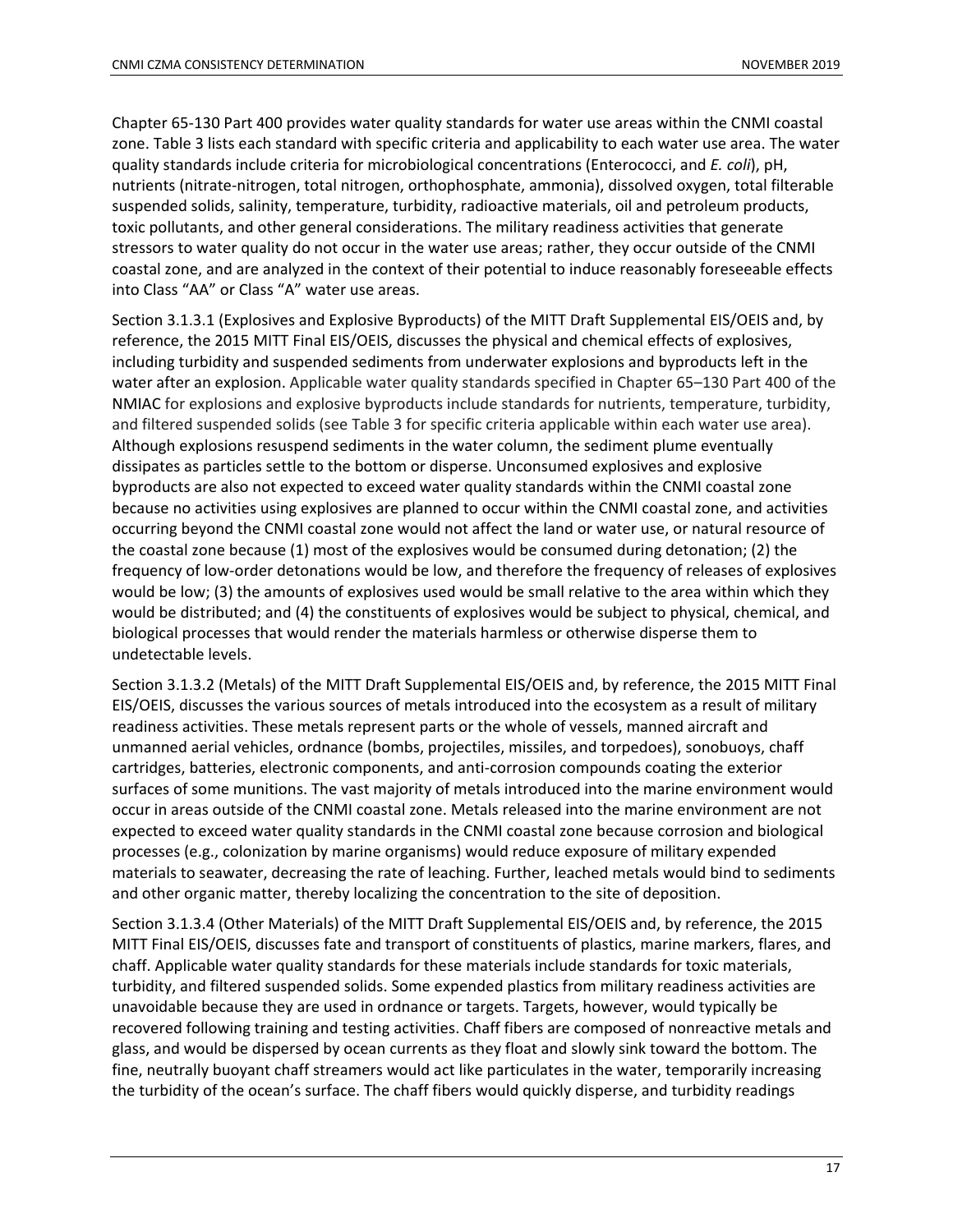would return to normal. Because activities would occur in areas outside of the CNMI coastal zone and the rapid settling and non-reactivity of materials not recovered after use, water quality standards in the CNMI coastal zone would not be exceeded.

**Conclusion**. The Navy analyzed water quality standards and water use areas specified in Chapter 65-130 Parts 200 and 400 of the NMIAC. Based on the analysis presented in the Draft Supplemental EIS/OEIS and as discussed above, the Proposed Action would not exceed water quality standards established in Chapter 65-130 Part 400 within water use areas established in Part 200. **Therefore, the Proposed Action is fully consistent with this enforceable policy.** 

|                                   | <b>Water Quality Standard</b> <sup>1</sup> | Criteria/Threshold <sup>2</sup>                         | <b>Water Use</b><br>Area <sup>3</sup> |
|-----------------------------------|--------------------------------------------|---------------------------------------------------------|---------------------------------------|
| Microbiological                   | Enterococci                                | The Enterococci concentration shall not exceed a        | All Waters                            |
| Requirements                      |                                            | geometric mean of 35 per 100 mL based on samples        |                                       |
|                                   |                                            | taken in any 30 day interval. No single sample result   |                                       |
|                                   |                                            | shall exceed 130 Enterococci per 100 mL.                |                                       |
|                                   | E. coli                                    | The E. coli concentration shall not exceed a            | All Waters                            |
|                                   |                                            | geometric mean of 126 per 100 mL based on samples       |                                       |
|                                   |                                            | taken in any 30 day interval. The Statistical Threshold |                                       |
|                                   |                                            | Value is 410 E. coli per 100 ml.                        |                                       |
| pH                                |                                            | pH shall not deviate more than 0.5 units from a value   | A, AA                                 |
|                                   |                                            | of 8.1; no lower than 7.6 or higher than 8.6.           |                                       |
|                                   |                                            | pH shall not deviate more than 0.5 from ambient         | 1, 2                                  |
|                                   |                                            | conditions and shall not be lower than 6.5 nor higher   |                                       |
|                                   |                                            | than 8.5.                                               |                                       |
| <b>Nutrients</b>                  | Nitrate-Nitrogen                           | Not to exceed 0.20 mg/L                                 | AA                                    |
|                                   |                                            | Not to exceed 0.50 mg/L                                 | A                                     |
|                                   | <b>Total Nitrogen</b>                      | Not to exceed 0.4 mg/L                                  | AA                                    |
|                                   |                                            | Not to exceed 0.75 mg/L                                 | A, 1                                  |
|                                   |                                            | Not to exceed 1.50 mg/L                                 | $\overline{2}$                        |
|                                   | Ortho-phosphate                            | Not to exceed 0.025 mg/L                                | AA                                    |
|                                   |                                            | Not to exceed 0.05 mg/L                                 | A                                     |
|                                   |                                            | Not to exceed 0.10 mg/L                                 | 1, 2                                  |
|                                   | <b>Total Phosphorus</b>                    | Not to exceed 0.025 mg/L                                | AA                                    |
|                                   |                                            | Not to exceed 0.05 mg/L                                 | A                                     |
|                                   |                                            | Not to exceed 0.10 mg/L                                 | 1, 2                                  |
|                                   | Ammonia (un-ionized)                       | Not to exceed 0.02 mg/L                                 | All Waters                            |
| Dissolved Oxygen                  |                                            | Not less than 75% saturation/or further reduce DO       | All Waters                            |
|                                   |                                            | when low DO is attributed to natural causes             |                                       |
| Total filterable suspended solids |                                            | Concentrations of suspended matter at any point         | AA, 1                                 |
|                                   |                                            | shall not be increased from ambient conditions at       |                                       |
|                                   |                                            | any time, and should not exceed 5 mg/l except when      |                                       |
|                                   |                                            | due to natural conditions.                              |                                       |
|                                   |                                            | Concentrations of suspended matter at any point         | A, 2                                  |
|                                   |                                            | shall not be increased from ambient conditions at       |                                       |
|                                   |                                            | any time, and should not exceed 40 mg/l except          |                                       |
|                                   |                                            | when due to natural conditions.                         |                                       |
| Salinity                          | Marine waters                              | No alterations of the marine environment shall occur    | AA, A                                 |
|                                   |                                            | that would alter the salinity of marine or estuarine    |                                       |
|                                   |                                            | waters more than 10% from ambient conditions or         |                                       |

#### **Table 3: CNMI Water Quality Standard, Criteria, and Applicable Water Use Areas**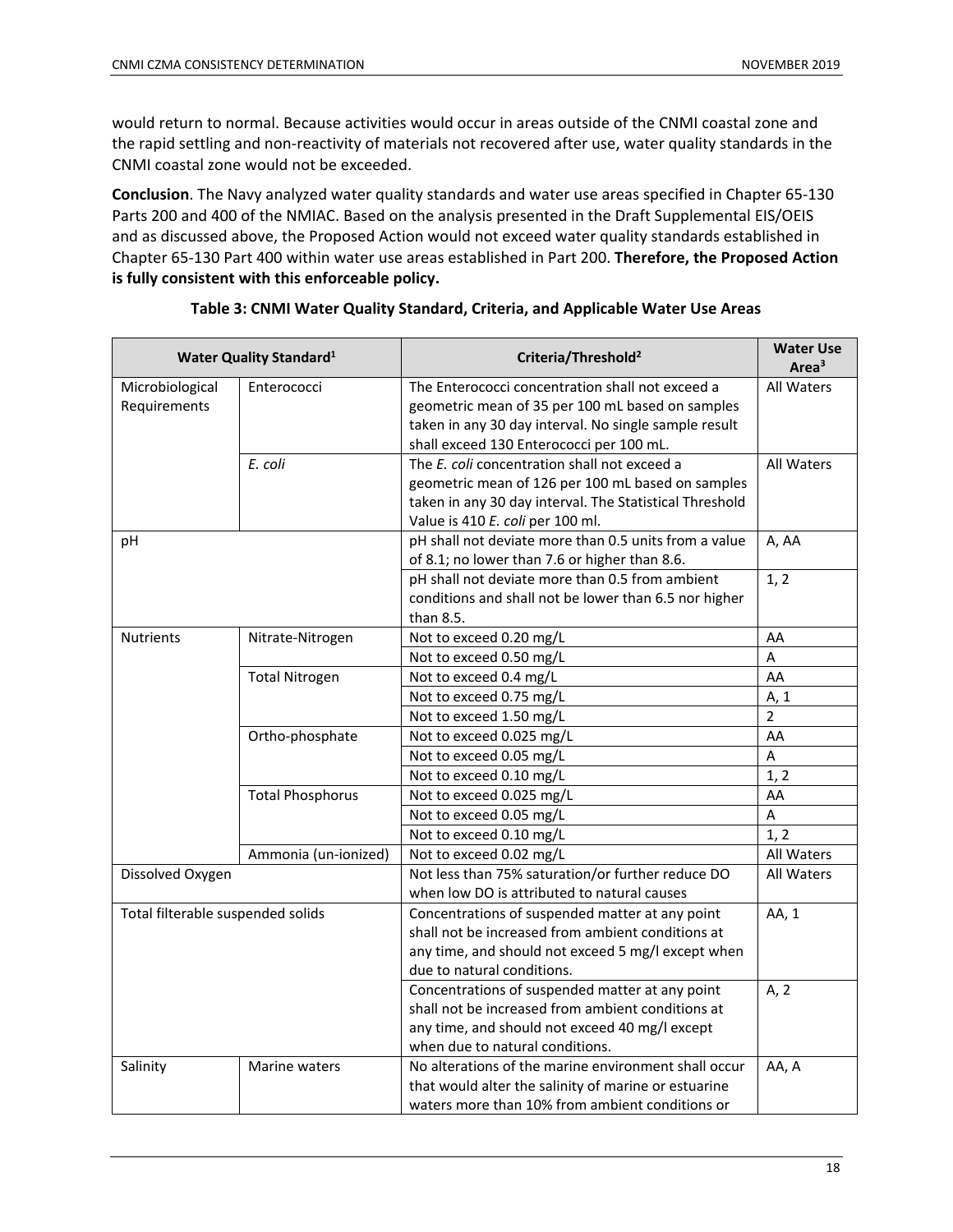| <b>Water Quality Standard</b> <sup>1</sup> |              | Criteria/Threshold <sup>2</sup>                                                                                                                                                                                                                                                                                                                                                                                                         | <b>Water Use</b><br>Area <sup>3</sup> |
|--------------------------------------------|--------------|-----------------------------------------------------------------------------------------------------------------------------------------------------------------------------------------------------------------------------------------------------------------------------------------------------------------------------------------------------------------------------------------------------------------------------------------|---------------------------------------|
|                                            |              | which would otherwise adversely affect the<br>indigenous biota and sedimentary patterns, except<br>when due to natural causes.                                                                                                                                                                                                                                                                                                          |                                       |
|                                            | Fresh waters | The maximum allowable amount of chlorides and<br>sulfates shall be 250 mg/l, and the total dissolved<br>solids shall not exceed 500 mg/l or 133% of the<br>ambient condition. The salinity of fresh water sources<br>and wetlands shall not be increased more than 20%<br>from ambient conditions.                                                                                                                                      | 1,2                                   |
| Temperature                                |              | Water temperature shall not vary by more than 1.0°C<br>from the ambient conditions.                                                                                                                                                                                                                                                                                                                                                     | All Waters                            |
| Turbidity                                  |              | Turbidity at any point, as measured by NTU, shall not<br>exceed 0.5 NTU over ambient conditions except<br>when due to natural conditions.                                                                                                                                                                                                                                                                                               | AA, 1                                 |
|                                            |              | Turbidity values (NTU) at any point shall not exceed<br>1.0 NTU over ambient conditions.                                                                                                                                                                                                                                                                                                                                                | A, 2                                  |
| <b>Radioactive Materials</b>               |              | Discharge of radioactive materials at any level into<br>any waters of the Commonwealth or state waters is<br>strictly prohibited.                                                                                                                                                                                                                                                                                                       | All Waters                            |
| Oil and Petroleum Products                 |              | The concentration of oil or petroleum products shall<br>not: (a) Be detectable as a visible film, sheen, or<br>discoloration of the surface or cause an objectionable<br>odor. (b) Cause tainting of fish or other aquatic life,<br>be injurious to the indigenous biota or cause<br>objectionable taste in drinking water. (c) Form an oil<br>deposit on beaches or shoreline, or on the bottom of<br>a body of water.                 | All Waters                            |
| <b>Toxic Pollutants</b>                    |              | All waters shall be free from toxic pollutants in<br>concentrations that are lethal to, or that produce<br>detrimental physiological responses in human, plant,<br>or animal life. Detrimental responses include, but are<br>not limited to: decreased growth rate and decreased<br>reproductive success of resident or indicator species;<br>or significant alterations in population, community<br>ecology, or receiving water biota. | All Waters                            |

<sup>1</sup> Water Quality Standards are provided in section 65-130 Part 400 of the CNMI Administrative Code.<br><sup>2</sup> The Proposed Action will not exceed criteria/thresholds within the CNMI coastal zone.

<sup>3</sup> Water use areas are specified in section 65-130 Part 200 of the CNMI Administrative Code.

Notes: °C = degrees Celsius, CFU = coliform forming units, DO = dissolved oxygen, L = Liters, mg = milligrams, NTU = nephelometric turbidity unit.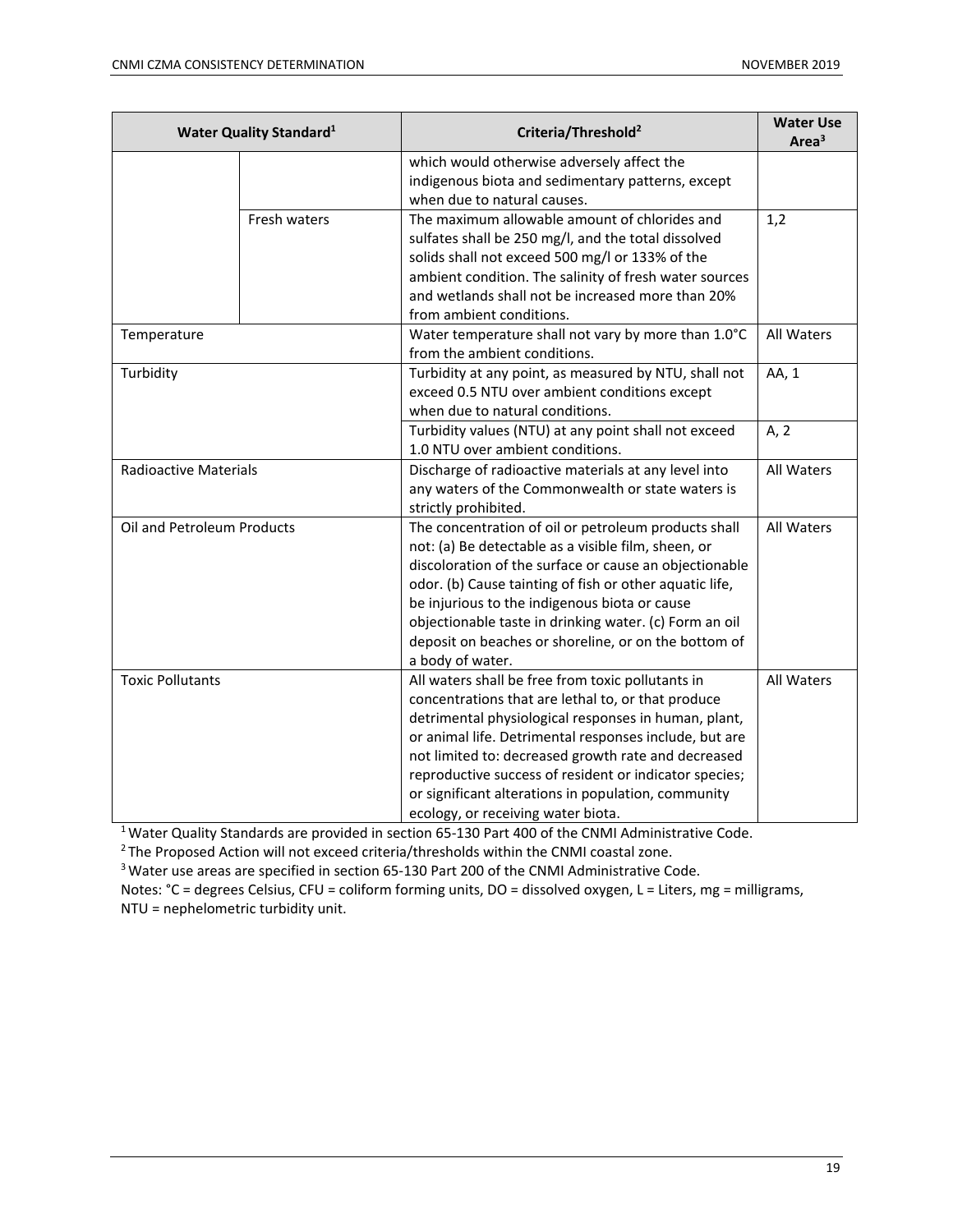#### **PUBLIC LAW NO. 3-47**

Public Law 3-47 includes 23 policy elements. As summarized in Table 2, nine of these policy elements are applicable to the Proposed Action as detailed in the MITT Draft Supplemental EIS/OEIS.

**Policy Element 4**. *Plan for and manage any use or activity with the potential for causing a direct and significant impact on coastal resources. Significant adverse impacts shall be mitigated to the extent practicable.*

The Navy analyzed the Proposed Action in reference to the Policy Elements contained within Public Law No. 3-47.

The Proposed Action is consistent to the maximum extent practicable with this enforceable policy.

The MITT Draft Supplemental EIS/OEIS provides detailed

analyses of impacts on coastal resources, including marine mammals, sea turtles, corals, and fishes. The impacts analyzed in the MITT Draft Supplemental EIS/OEIS are summarized below. The Navy has initiated the Endangered Species Act (ESA), Marine Mammal Protection Act (MMPA), and Magnuson-Stevens Fishery Conservation and Management Act compliance processes with the National Marine Fisheries Service (NMFS). The Navy will implement measures described in Section 2.3.3 (Standard Operating Procedures), Chapter 5 (Mitigation), and Appendix I (Geographic Mitigation Assessment) of the MITT Draft Supplemental EIS/OEIS and any mitigation measures or conservation recommendations resulting from the ESA and MMPA consultations.

#### *Natural Resources* – *Marine*

*Marine Mammals.* Marine mammals are discussed in Section 3.4 (Marine Mammals) of the MITT Draft Supplemental EIS/OEIS. Stressors to marine mammals from the Proposed Action include acoustic (sonar and other transducers, vessel noise, aircraft noise, weapons noise), explosives (in-water explosions), energy (in-water electromagnetic devices and high-energy lasers), physical disturbance and strike (vessels and in-water devices, military expended materials, seafloor devices), entanglement (wires and cables, decelerators/parachutes), ingestion (military expended materials – munitions, and military expended materials – other), and secondary (impacts on habitat, impacts on prey availability). More information about each training and testing activity and stressors can be found in Appendix A (Training and Testing Activities Descriptions) and Appendix F (Training and Testing Activities Matrices) in the MITT Draft Supplemental EIS/OEIS. As analyzed below, stressors may result in impacts on marine mammals, a coastal resource of the CNMI coastal zone.

Marine mammals, in general, are protected under the MMPA, while species of marine mammals that are endangered or threatened are further protected under the ESA. For this reason, impacts on marine mammals are analyzed separately under each law for each stressor, as discussed below.

**Acoustic Stressors**. Pursuant to the MMPA, acoustic sources may result in Level A and Level B harassment of certain marine mammals. The analysis completed by the Navy predicts no mortalities and therefore the Navy is not requesting an incidental take under the MMPA for mortality. Pursuant to the ESA, sonar and other transducers, weapons noise, vessel noise, air guns, and aircraft may affect certain ESA-listed marine mammals. See Section 3.4 (Marine Mammals) of the Draft Supplemental EIS/OEIS.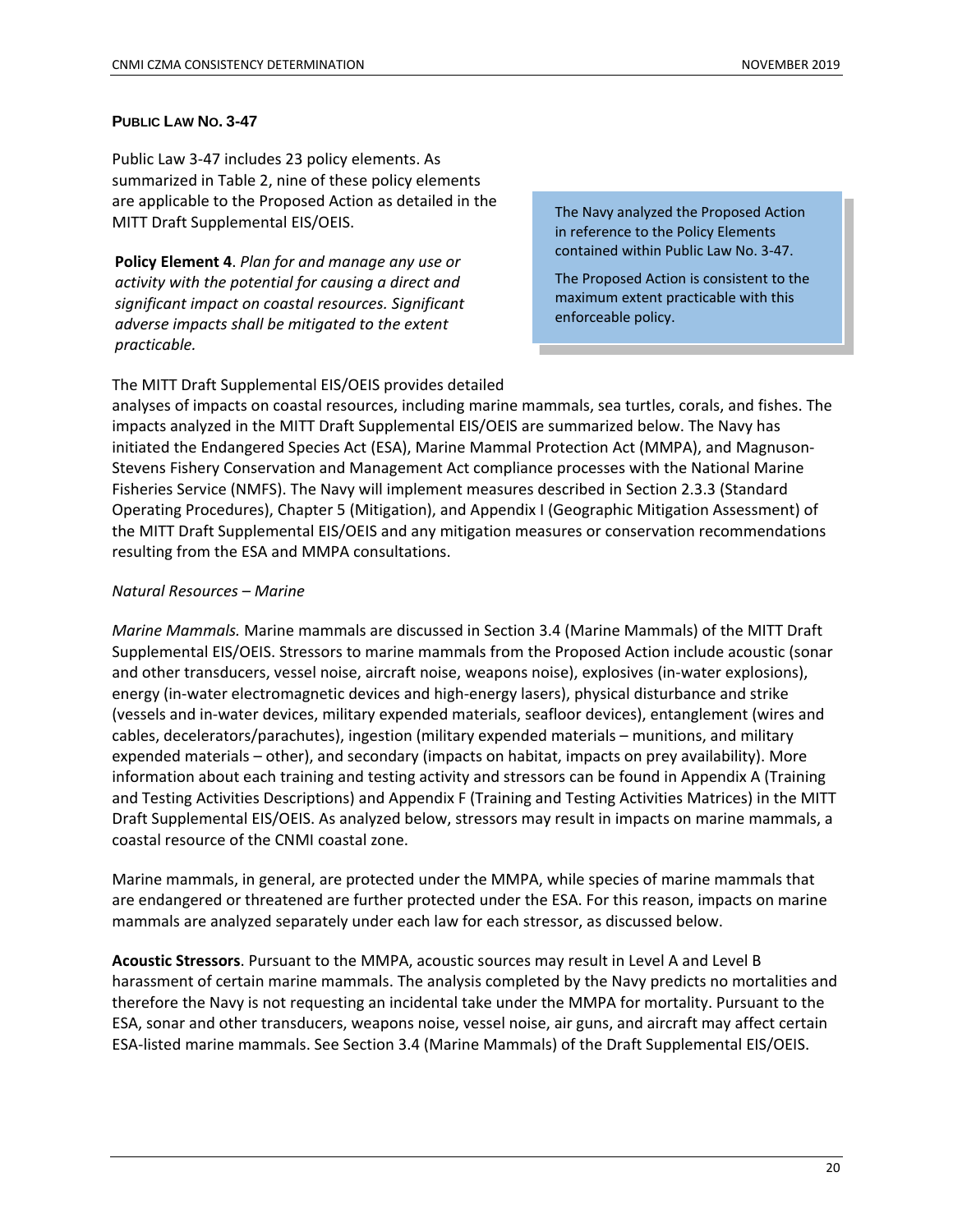**Explosives Stressors**. Pursuant to the MMPA, the use of explosives would result in the incidental taking of certain marine mammal species. Pursuant to the ESA, the use of explosives may affect certain ESA-listed marine mammals. See Section 3.4 (Marine Mammals) of the Draft Supplemental EIS/OEIS.

**Physical Disturbance and Strike Stressors**. Pursuant to the MMPA, the use of vessels has the potential to result in incidental take from direct injury or mortality. However, Navy policy (Chief of Naval Operations Instruction F3100.6J) is to report all whale strikes by Navy vessels. That information has been provided to NMFS on an annual basis. Vessel strike records from the Navy have been kept since 1995, and there have been no known Navy vessel strikes to marine mammals in the Study Area during training or testing activities. Based on the absence of any Navy vessel strikes during training and testing in the Study Area, and the general reduction in strike incidents Navy-wide since introduction of the Marine Species Awareness Training in 2006, the Navy does not anticipate vessel strikes to marine mammals within the Study Area during training and testing activities. The use of in-water devices, military expended materials, and seafloor devices are not expected to result in mortality or Level A or Level B harassment of any marine mammal. Pursuant to the ESA, the use of vessels, in-water devices, military expended materials, and seafloor devices may affect ESA-listed marine mammal species. See Section 3.4 (Marine Mammals) of the Draft Supplemental EIS/OEIS.

**Entanglement Stressors**. Pursuant to the MMPA, the use of wires and cables, and decelerators/parachutes is not expected to result in mortality or in Level A or Level B harassment of any marine mammal. Pursuant to the ESA, the use of wires and cables, and decelerators/parachutes may affect ESA-listed marine mammals. See Section 3.4 (Marine Mammals) of the Draft Supplemental EIS/OEIS.

**Ingestion Stressors**. Pursuant to the MMPA, the potential for ingestion of all types of military expended materials is not expected to result in mortality or Level A or Level B harassment of any marine mammal. Pursuant to the ESA, the potential for ingestion of all types of military expended materials may affect ESA-listed marine mammals. See Section 3.4 (Marine Mammals) of the Draft Supplemental EIS/OEIS.

**Secondary Stressors**. Pursuant to the MMPA, secondary stressors are not expected to result in mortality or Level A or Level B harassment of any marine mammal. Pursuant to the ESA, secondary stressors may affect ESA-listed marine mammals. See Section 3.4 (Marine Mammals) of the Draft Supplemental EIS/OEIS.

The Navy is consulting with the NMFS under Section 7 of the ESA for the potential effects of the Proposed Action on ESA-listed species. Terms and conditions of the Section 7 consultation between the Navy and the NMFS will be reflected in the Biological Opinion (BO) and Record of Decision (ROD) for the MITT Supplemental EIS/OEIS.

There are reasonably foreseeable direct and indirect effects from impacts on marine mammals to the uses and resources of the CNMI coastal zone. The Navy will implement standard operating procedures and mitigation measures described in Section 2.3.3 (Standard Operating Procedures), Chapter 5 (Mitigation), and Appendix I (Geographic Mitigation Assessment) of the MITT Draft Supplemental EIS/OEIS to minimize these effects.

*Sea Turtles*. Sea turtles are discussed in Section 3.5 (Sea Turtles) of the MITT Draft Supplemental EIS/OEIS. Stressors to sea turtles from the Proposed Action include acoustic (sonar and other transducers, vessel noise, aircraft noise, weapons noise), explosives (in-water explosions), physical disturbance and strike (vessels and in-water devices, military expended materials, seafloor devices),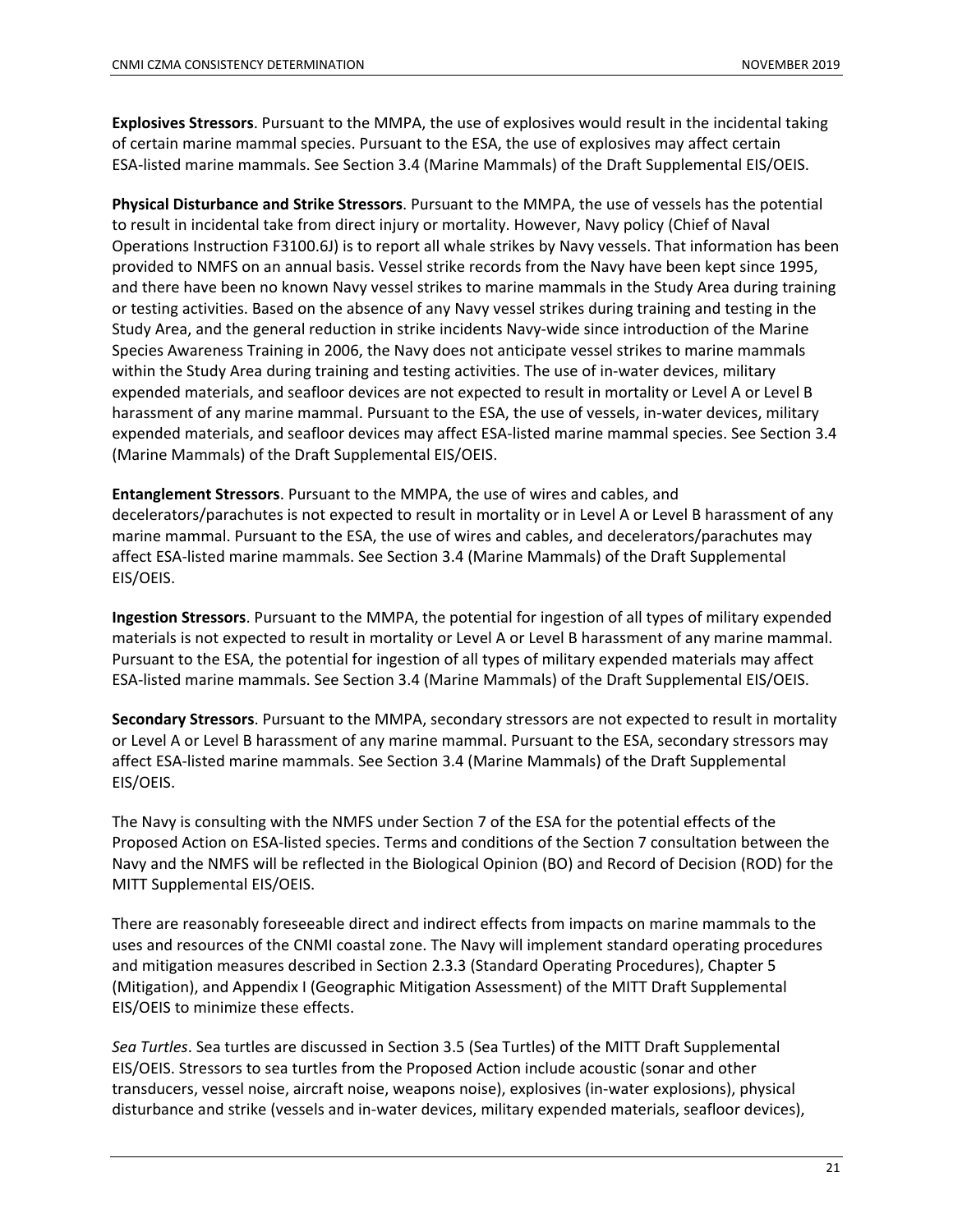entanglement (wires and cables, decelerators/parachutes), ingestion (military expended materials – munitions, and military expended materials – other), and secondary (impacts on habitat, impacts on prey availability). Pursuant to the ESA, stressors listed above may affect ESA-listed green, hawksbill, loggerhead, leatherback and olive ridley sea turtles.

The Navy is consulting with the NMFS under Section 7 of the ESA for the potential effects of the Proposed Action on the ESA-listed green, hawksbill, loggerhead, leatherback sea turtles, and olive ridley sea turtles. Terms and conditions of the Section 7 consultation between the Navy and the NMFS will be reflected in the BO and the ROD for the MITT Supplemental EIS/OEIS. Because activities described in the MITT Draft Supplemental EIS/OEIS do not change what was analyzed previously for land-based activities that may affect sea turtles (e.g., amphibious warfare training activities), the Navy is not requesting Section 7 ESA consultation with the U.S. Fish and Wildlife Service (USFWS) for sea turtles. The BO that the USFWS provided to the Navy in 2015 is still applicable for land-based training activities associated with the MITT program.

*Corals.* Corals are discussed in Section 3.3 (Marine Habitats) and Section 3.8 (Marine Invertebrates) of the MITT Draft Supplemental EIS/OEIS. Pursuant to ESA, explosives (in-water explosions), physical disturbance and strike stressors (vessels and in-water devices, military expended materials, seafloor devices, personnel disturbance), entanglement (wires and cables, decelerators/parachutes), ingestion stressors (military expended materials – munitions, and military expended materials - other), and secondary stressors (from impacts on sediments and water quality) may affect ESA-listed *Acropora retus, Seriatopora aculeata*, and *Acropora globiceps* corals. Acoustic stressors would have no effect on corals.

The Navy is consulting with the NMFS under Section 7 of the ESA for the potential effects of the Proposed Action on the *Acropora retus*, *Seriatopora aculeate*, and *Acropora globiceps* corals. Terms and conditions of the Section 7 consultation between the Navy and the NMFS will be reflected in the BO and the ROD for the MITT Supplemental EIS/OEIS.

*Fishes.* Fishes are discussed in Section 3.9 (Fishes) of the MITT Draft Supplemental EIS/OEIS. The Proposed Action does not involve the harvesting of fish. However, stressors to fishes include acoustic (sonar and other transducers, vessel noise, aircraft noise, weapons noise), explosives (in-water explosions), physical disturbance and strike (vessels and in-water devices, military expended materials), entanglement (wires and cables, decelerators/parachutes), ingestion (military expended materials – munitions, and military expended materials - other), and secondary (from impacts on sediments and water quality). Impacts from stressors to fishes would be localized. Although potential impacts on individuals of certain fish species from the Proposed Action may include injury or mortality, impacts are not expected to decrease the overall fitness of any given population. Pursuant to the ESA, stressors listed above may affect ESA-listed fish.

The Navy is consulting with the NMFS under Section 7 of the ESA for the potential effects of the Proposed Action on the scalloped hammerhead sharks, oceanic white-tipped shark, and giant manta ray. Terms and conditions of the Section 7 consultation between the Navy and the NMFS will be reflected in the BO and the ROD for the MITT Supplemental EIS/OEIS.

#### *Natural Resources* – *Terrestrial*

The 2015 MITT Final EIS/OEIS analyzed land-based activities on Saipan, Tinian, and Rota. The MITT Supplemental EIS/OEIS did not reanalyze land-based training, as there are no changes in land-based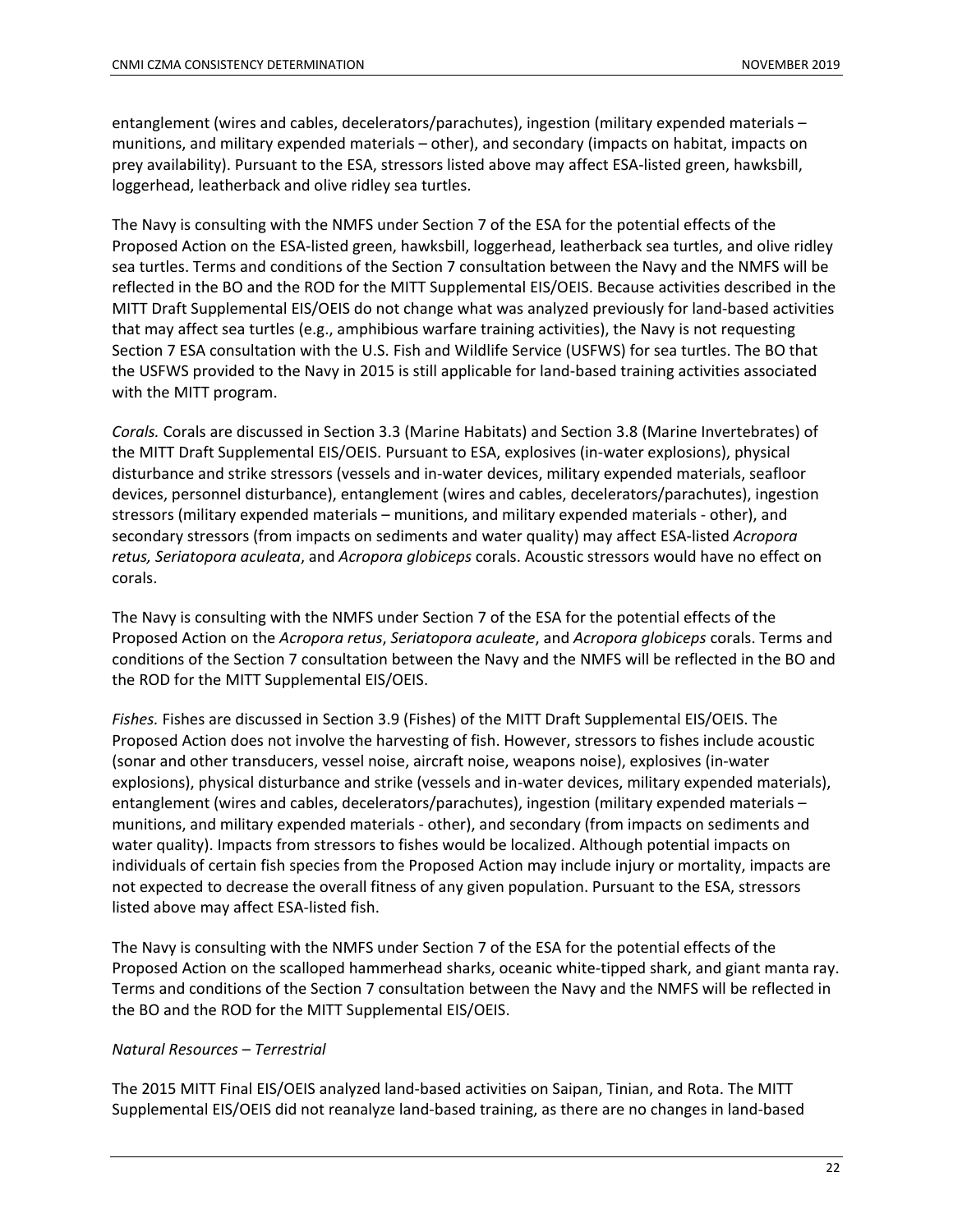training proposed. Training activities conducted on the islands of Rota, Tinian, and Saipan, and several mitigation measures developed for the 2015 MITT Final EIS/OEIS, such as mitigation for invasive species control, are outside the scope of this SEIS/OEIS; however, the Navy will continue implementing these mitigation measures in accordance with the U.S. Fish and Wildlife Service (2015) BO. For additional information, see Chapter 5 (Standard Operating Procedures, Mitigation, and Monitoring) of the 2015 MITT Final EIS/OEIS. Therefore, terrestrial flora and fauna would not be impacted by the Proposed Action on Saipan, Tinian, or Rota.

Based on a detailed stressor analysis presented in the MITT Draft Supplemental EIS/OEIS, and as summarized above, the Navy has determined that the Proposed Action would be carried out in a manner that would protect the uses and resources of the CNMI coastal zone from disruption and minimize adverse impacts. As evident from the standard operating procedures and mitigation measures detailed in Chapter 2 (Section 2.3.3, Standard Operating Procedures) and Chapter 5 (Mitigation) of the MITT Draft Supplemental EIS/OEIS, the Navy's Proposed Action provides special protection to coastal resources and mitigates adverse impacts to the extent practicable. **Therefore, the Proposed Action, with the implementation of standard operating procedures and mitigation measures, is fully consistent with this enforceable Policy Element 4.**

**Policy Element 10**. *Maintain or improve coastal water quality through control of erosion, sedimentation, runoff, siltation, sewage and other discharges.*

The Proposed Action does not involve any activities which would degrade CNMI coastal zone water quality from erosion, sedimentation, runoff, siltation, sewage and other discharges. No land-based training activities are proposed on Saipan, Tinian, or Rota in the MITT Draft Supplemental EIS/OEIS; thus, there would be no impact on CNMI coastal zone water quality. **Therefore, the Proposed Action is fully consistent with the enforceable policy element on water quality of the CNMI coastal management plan.**

**Policy Element 11**. *Recognize and respect locations and properties of historical significance throughout the Commonwealth, and ensure that development which would disrupt, alter, or destroy these, is subject to Commonwealth laws and regulations.* 

The coastal consistency analyses for Policy Element 11 is discussed below with Policy Element 12.

**Policy Element 12**. *Recognize areas of cultural significance, the development of which would disrupt the cultural practices associated with such areas, which shall be subject to a consultation process with concerned ethnic groups and any applicable laws and regulations.* 

Impacts on submerged historical and cultural resources from military training and testing activities are discussed in Section 3.11 (Cultural Resources) of the MITT Draft Supplemental EIS/OEIS. Training and testing activities are conducted in accordance with various cultural resources management plans developed by the military for its installations on Guam and in the Programmatic Agreement among the Department of Defense Representative Guam; Commonwealth of the Northern Mariana Islands; Federated States of Micronesia and Republic of Palau; Joint Region Marianas; Commander, Navy Region Marianas; Commander, 36th Wing, Andersen Air Force Base; the Guam Historic Preservation Officer; and the Commonwealth of the Northern Marianas Islands Historic Preservation Officer Regarding Military Training in the Marianas (U.S. Department of Defense, 2009). The Programmatic Agreement expires in December 2019 and the Navy is consulting with the CNMI Historic Preservation Office in accordance with Section 106 of the National Historic Preservation Act for activities proposed in the MITT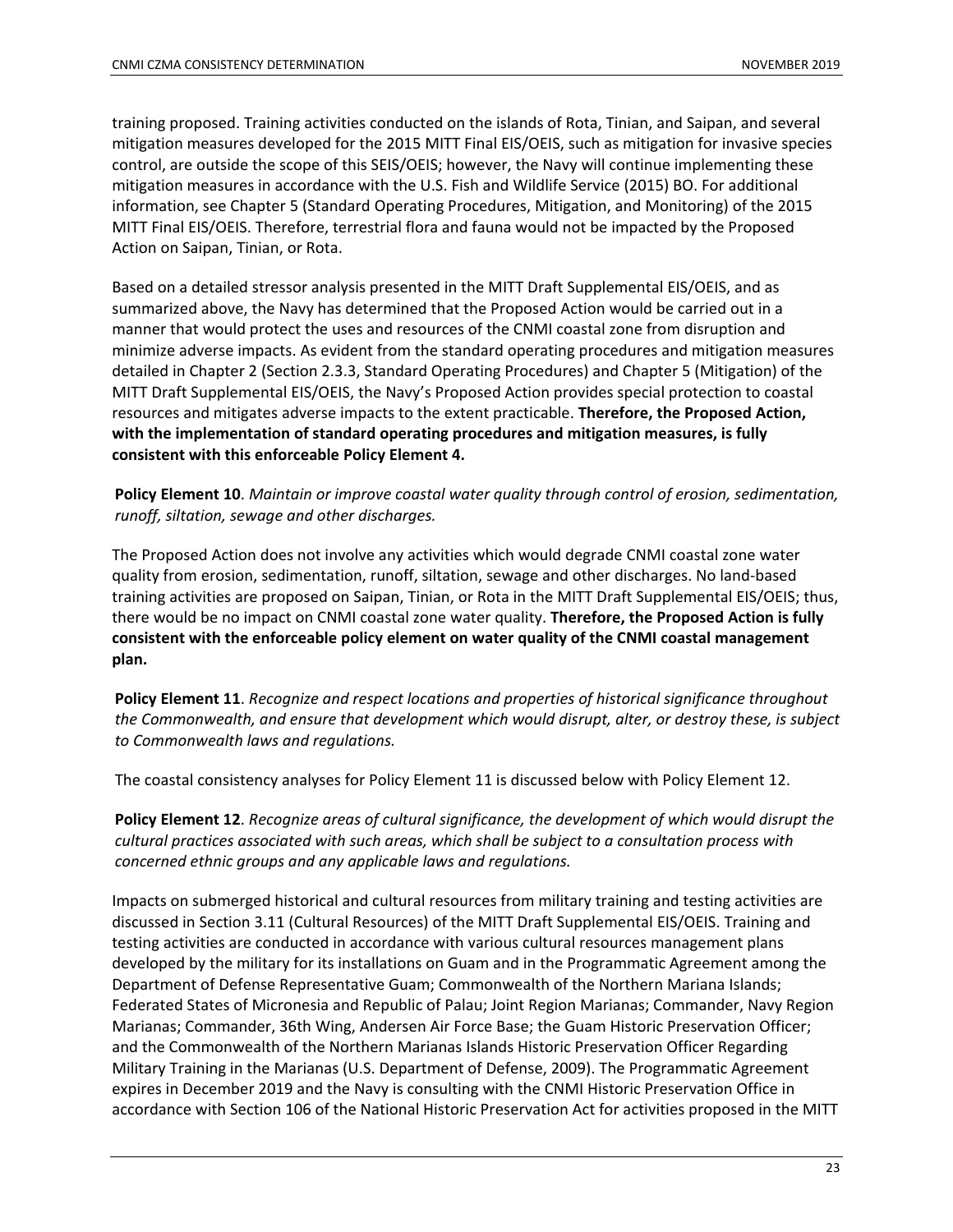Draft Supplemental EIS/OEIS. The Proposed Action does not involve any development which would disrupt, alter, or destroy any location or property of historical significance, or would disrupt the cultural practices associated with areas of cultural significance. **Therefore, the Proposed Action is fully consistent with the enforceable policy element on cultural significance of the CNMI coastal management plan.**

**Policy Element 13**. *Require compliance with all local air and water quality laws and regulations and any applicable federal air and water quality standards.* 

Impacts on sediments and water quality and air quality are analyzed in Section 3.1 (Sediments and Water Quality) and Section 3.2 (Air Quality), respectively of the MITT Draft Supplemental EIS/OEIS. Water quality impacts have been addressed previously under the policy element on coastal water quality (Policy Element 10 and under the DEQ Water Quality Standards) and indicate no impact on coastal zones within the purview of CNMI's coastal management program.

*Saipan* – Air emissions generated from training and testing activities will be minimal. The reasonably foreseeable direct and indirect effects and cumulative, combined effects from air quality impacts attributable to military training and testing activities to the Saipan coastal zone uses and resources would also be minimal. The Proposed Action complies with all local air and water quality laws and regulations and any applicable federal air and water quality standards.

*Tinian* – Air emissions will be generated from ships, small watercraft, and aircraft transiting near Tinian during military training activities. Emissions will be intermittent and short term, resulting in minimal impact on the air quality of Tinian. Increased and new training and testing activities are limited in number and can occur in areas of the Study Area other than on Tinian. The incremental contribution of the Proposed Action to cumulative air quality impacts on Tinian would be low. The reasonably foreseeable direct and indirect effects and cumulative, combined effects from air quality impacts attributable to military activities to the Tinian coastal zone uses and resources would be minimal. The Proposed Action complies with all local air and water quality laws and regulations and any applicable federal air and water quality standards.

*Rota* – Air emissions generated from training and testing activities will be minimal. The reasonably foreseeable direct and indirect effects and cumulative, combined effects from air quality impacts attributable to military training and testing activities to the Rota coastal zone uses and resources would be minimal.

Based on the detailed stressor analysis presented in the MITT Supplemental Draft EIS/OEIS Section 3.1 (Sediments and Water Quality), specifically Section 3.1.2 (Environmental Consequences), and as summarized above and under Policy Element 10 and the DEQ Water Quality Standards, the Navy has determined that the incremental contribution of the Proposed Action to impacts on sediments and water quality would not result in impacts on water quality within the purview of the CNMI coastal zone. Based on the detailed stressor analysis presented in the MITT Supplemental Draft EIS/OEIS Section 3.2 (Air Quality), specifically Section 3.2.2 (Environmental Consequences), and as summarized above, air emissions generated as a result of the Proposed Action would be minimal, intermittent, and short term. Thus, the Proposed Action would not have a significant impact on ambient air quality and is in compliance with local and federal air quality standards. **Therefore, based on the above analysis, the Navy finds that the Proposed Action is fully consistent with the enforceable policy on air and water quality.**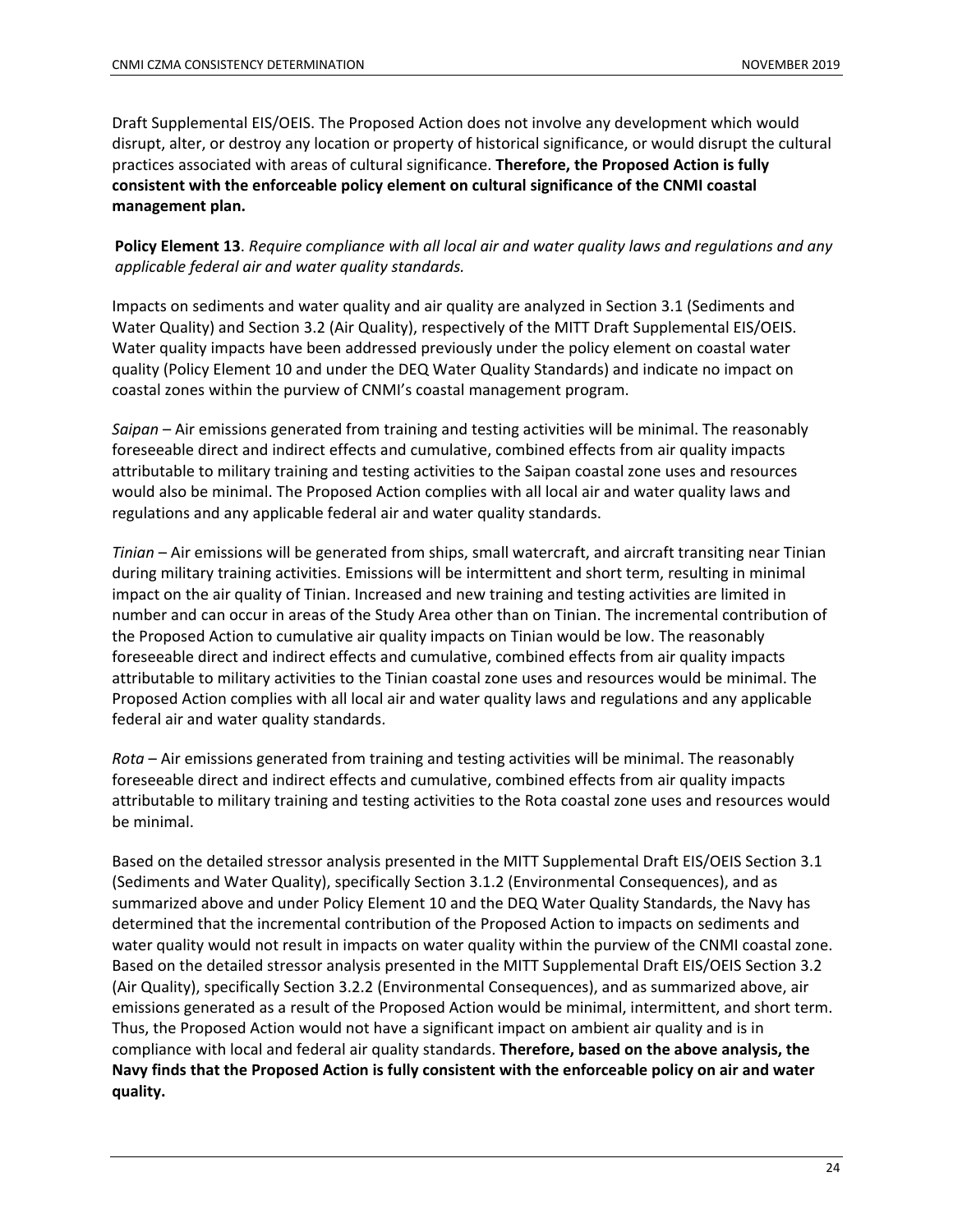**Policy Element 15**. *Manage ecologically significant resource areas for their contribution to marine productivity and value as wildlife habitats, and preserve the functions and integrity of reefs, marine meadows, salt ponds, mangroves and other significant natural areas.*

Discussion of Policy Element 15 is presented below under Policy Element 16.

**Policy Element 16**. *Manage the development of the local subsistence, sport and commercial fisheries, consistent with other policies.*

See discussion in this Consistency Determination (above) under Policy Element 4*,* for an analysis of ecological resources associated with Policy Elements 15 and 16. **Based on the above analysis, the Navy finds that the Proposed Action, is fully consistent with the enforceable Policy Elements 15 and 16 on coastal resources of the CNMI coastal management plan.**

**Policy Element 17**. *Protect all coastal resources, particularly sand, coral and fish from taking beyond sustainable levels and in the case of marine mammals and any species on the Commonwealth endangered species list, from any taking whatsoever.*

See discussion in this Consistency Determination (above) under Policy Element 4, for an analysis of coastal resources associated with Policy Element 17.

As discussed under Policy Element 4, the Proposed Action has the potential to take marine mammals and species on the Commonwealth endangered species list. The Proposed Action stems from the Navy's statutory requirement to prepare naval forces for prompt and sustained combat operations at sea. Training with sonar and explosives in the MITT study area is integral to the Navy's ability to meet its Title 10 obligations. Strict compliance with an enforceable policy that essentially prohibits all incidents of take would undermine the Navy's ability to meet its statutory obligations. Any take occurring as a result of the Proposed Action would be incidental to, and not the purpose of, the Navy's otherwise lawful training and testing activities.

The Navy is consulting with the NMFS to ensure that the Proposed Action will not put the population and the future of these species in jeopardy, or adversely impact their viability as a coastal zone resource. The potential impacts on listed species from the proposed military readiness activities will be thoroughly analyzed by Navy biologists and rigorously scrutinized by experts from the NMFS. Also, the Proposed Action includes an extensive suite of protective measures designed specifically to help avoid or minimize any potential impacts on protected species. See Section 2.3.3 (Standard Operating Procedures), Chapter 5 (Mitigation), and Appendix I (Geographic Mitigation Assessment) of the MITT Draft Supplemental EIS/OEIS. These measures will be updated as appropriate upon completion of the Section 7 consultation. Overall, the Navy's compliance with the ESA will ensure that the activities proposed in the MITT Draft Supplemental EIS/OEIS are consistent with the objectives of Policy Element 17, while allowing the Navy to carry out its statutory mission to train and test naval forces to be prepared for combat at sea. **Based on the above analysis, the Navy finds that the Proposed Action, with the implementation of standard operating procedures and mitigation measures, is consistent to the maximum extent practicable with enforceable Policy Element 17 of the CNMI coastal management plan.**

**Policy Element 21**. Encourage the preservation of traditional rights of public access to and along the shorelines consistent with the rights of private property owners.